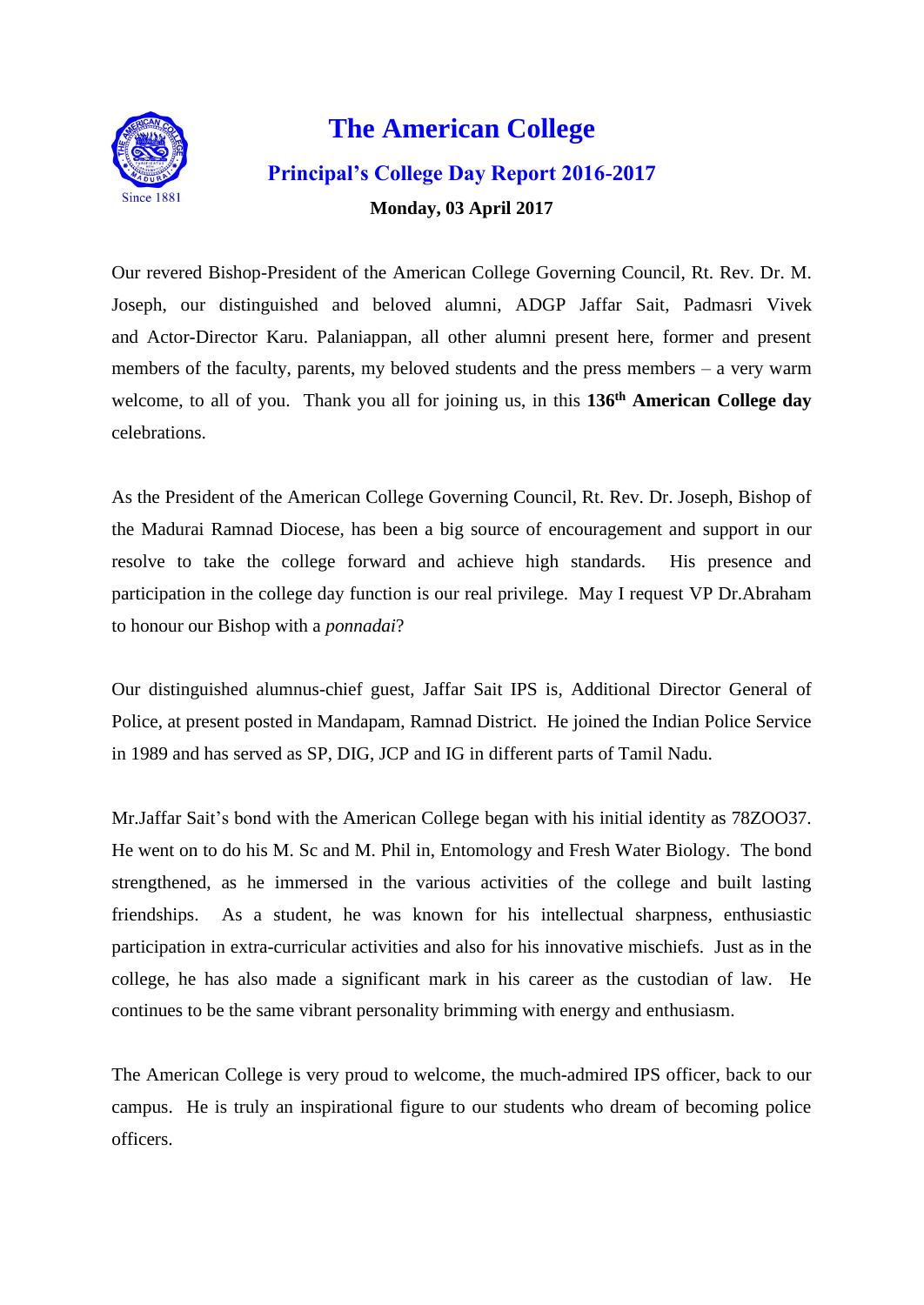I am equally proud to welcome Padmasri Vivek to propose the Toast to the American College today. Vivek registered his entry into the American College, the same year as Jaffar Sait, but as 78COM59. Both of them have shared the same segment of the College's history.

Vivek was a coveted star in our campus, long before he joined the film industry. With the American College's tag, he won laurels for the college and fans for himself during intercollegiate competitions and entertainment programmes. Because of his rich humour and ready wit, there used to be competition to sit by his side in classes.

Vivek had made a mark in Humour Clubs and Stand Up Comedy shows, before he was introduced into the film industry, by the legendary film director, K. Balachander. Balachander was highly impressed with his remarkable talent for script writing, dialogue delivery with a unique humour quotient. He was amazed at how Vivek could produce scripts with sparkling humour for 16 characters overnight.

Though Vivek could carry many of his films to success with, what the film world called, "bankable humour," he is also known for his memorable performances in serious roles in films like, *Kutty*. He has won a number of Filmfare awards, an honorary doctorate and the Padmasri award.

But future will also remember Vivek for his contribution and commitment to the Green Projects. Having been a member of the American College green campus, he associated himself with the People's President Abdul Kalam and created many greening opportunities to minimize global warming. Vivek can make you laugh; Vivek can make you think; Vivek can effectively serve society and also make you serve society. We are truly proud of him.

The American College's production of thinking individuals committed to social activism has not stopped with the 1978 series. The next decade's unique production happens to be 89ENG15, the charismatic award winning actor-director, Karu Palaniappan. During his student days, he won over his teachers and peers with his radiant smile; he continues to do that with his *mandhira punnagai*. Karu. Palaniappan's films are known for his sensitive handling of human relationships. His films jolt us out of our comfort zones and challenge us to think. Film making is serious business for Palaniappan and he uses media exceptionally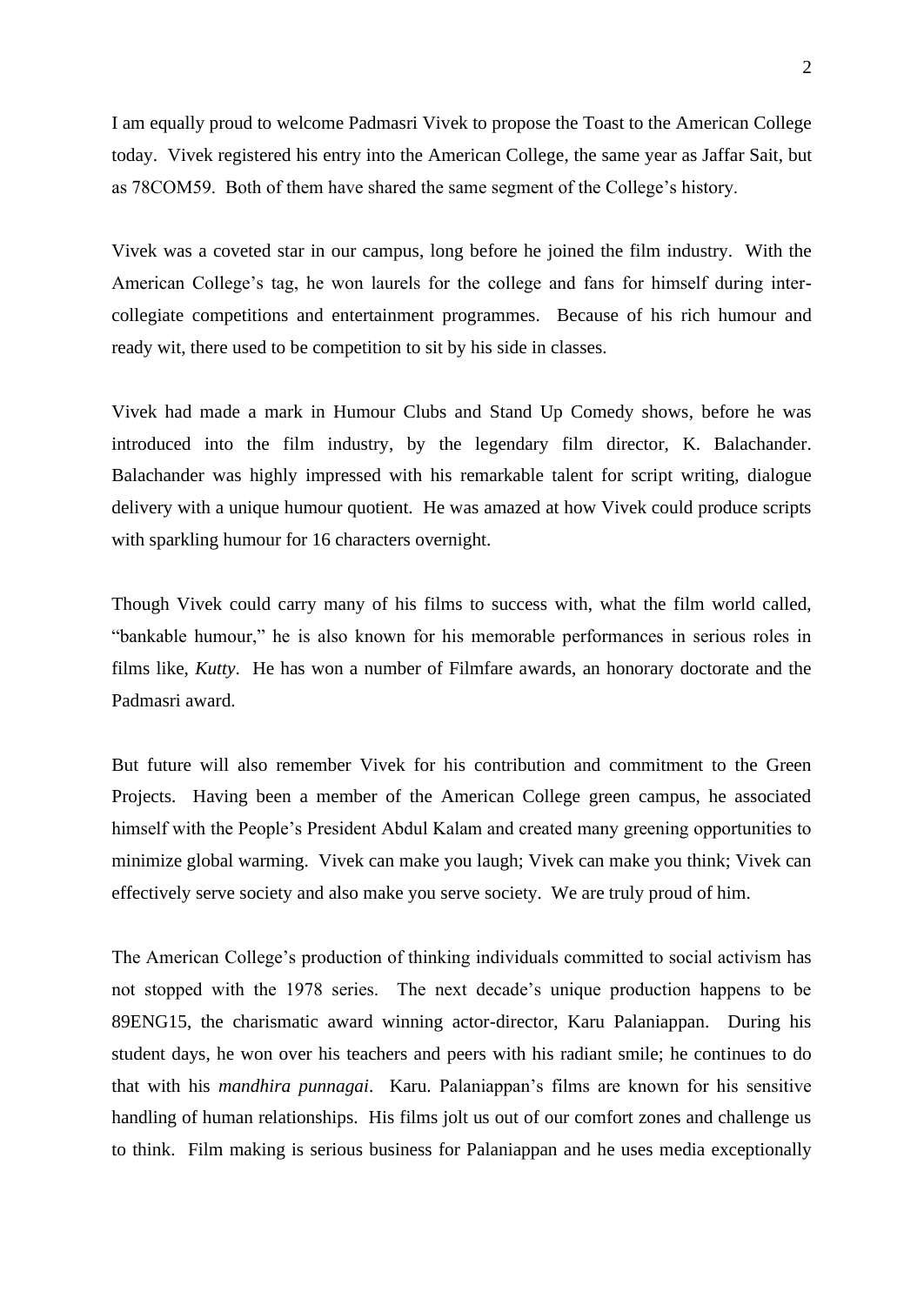well as a tool of social transformation. He is also a powerful, persuasive debater and is a sought after social commentator in media.

Palaniappan is also an effective teacher and a trainer. We are very grateful that he involved the English department students in work when part of his film *Sivappadhikaram* was shot in our college campus. It was a rare opportunity for our students to watch diferent aspects of film making from close quarters, learn and get trained by the task master Karu. Palaniappan.

The American College green campus and red buildings are witnesses to the loveable pranks and irrepressible energy of these three personalities. Their mark statements and their interesting class attendance records are part of the American College archives. They are the college's private property, not for public scrutiny. American College is very proud that our alumni have become high achievers in their chosen fields. They have emerged as responsible persons deeply concerned about the society and environment they live in. They have also given back to the college that has nurtured their talents and personalities.

As the Principal of this esteemed institution, I stand before you in all humility and gratitude for the abundant blessings, that God has showered on the college and the academic community during the past academic year. I gratefully acknowledge the valuable guidance given by the members of the Governing Council, cooperation and team support of the faculty, staff and students, in making 2016-17, a rare productive academic year.

Here is a condensed report of, the college's accomplishments and plans already laid, for the development of the college, this year. A detailed report will be presented in the college magazine.

Imparting quality education to the needy, under-privileged, has been the primary goal of the founders of the American College. By making the Satellite Campus functional and by introducing sought after courses there, the college has attempted to reach out to the underserved rural youth.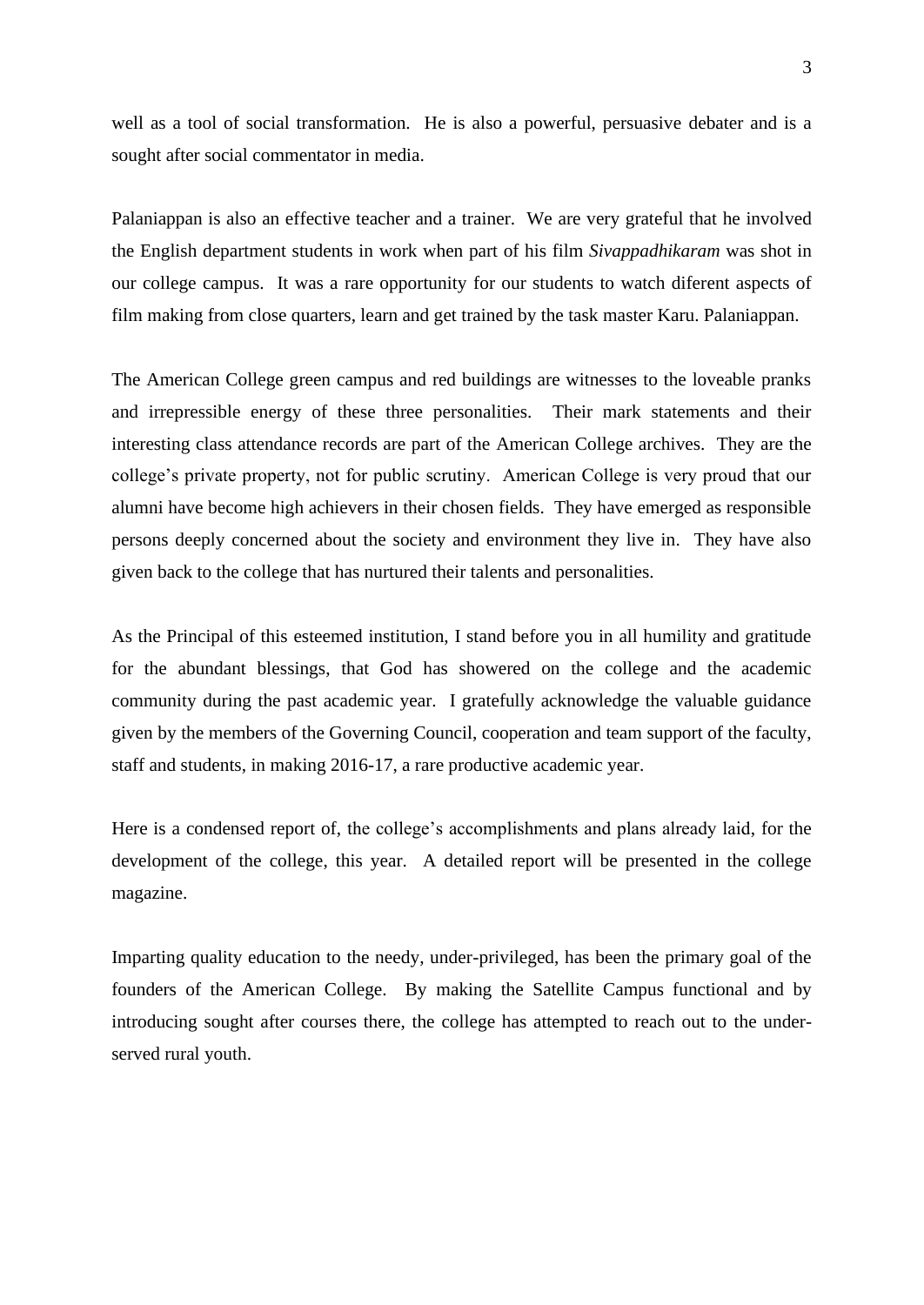## **Retreat**

2016-17 academic year began with the faculty meeting and a retreat on 10 to 12 June in Munnar on the theme, "Revisioning the Mission" led by Dr. Aruldoss. 200 teachers attended the retreat with their family members. A similar retreat was held in Ooty on 22 and 23 October 2016 for all the non-teaching staff.

# **Reopening and Orientation**

The college reopened after summer vacation on 16 June 2016. Orientation for postgraduate students of both aided and self-financed students and M. Phil. students was organized on 22 June 2016; for undergraduate aided students on 23 June 2016; and undergraduate selffinanced students on 24 June 2016.

# **Admissions**

There has been a phenomenal rise in student admission this year, to 2606 in general strength and 145 in the Community College. The total strength of the college is now 6697.

# **New Courses**

M. Sc. In Food Science, M. Phil. Mathematics, and M. Phil Business Administration have been introduced this year. Advanced Diploma in Food Processing and Preservation, Medical Lab technology and Aquaculture were sanctioned by the UGC under the Community College programme during the last academic year.

# **Faculty Appointments**

Appointments of teachers were made both in the aided stream and in the self-financed stream – 4 in regular vacancy, namely Mrs. Gunasundari, Mr. Antony David raj, Dr. Angeline and Dr. Shahul Hameed. Also, 29 staff were appointed in the self financed stream.

#### **Campus Infrastructure**

With the steady increase in student strength and the introduction of new courses, new facilities have become mandatory. The administration has taken special efforts to provide, proper learning facilities and conducive ambience to the student,s both in the main campus and in the satellite campus.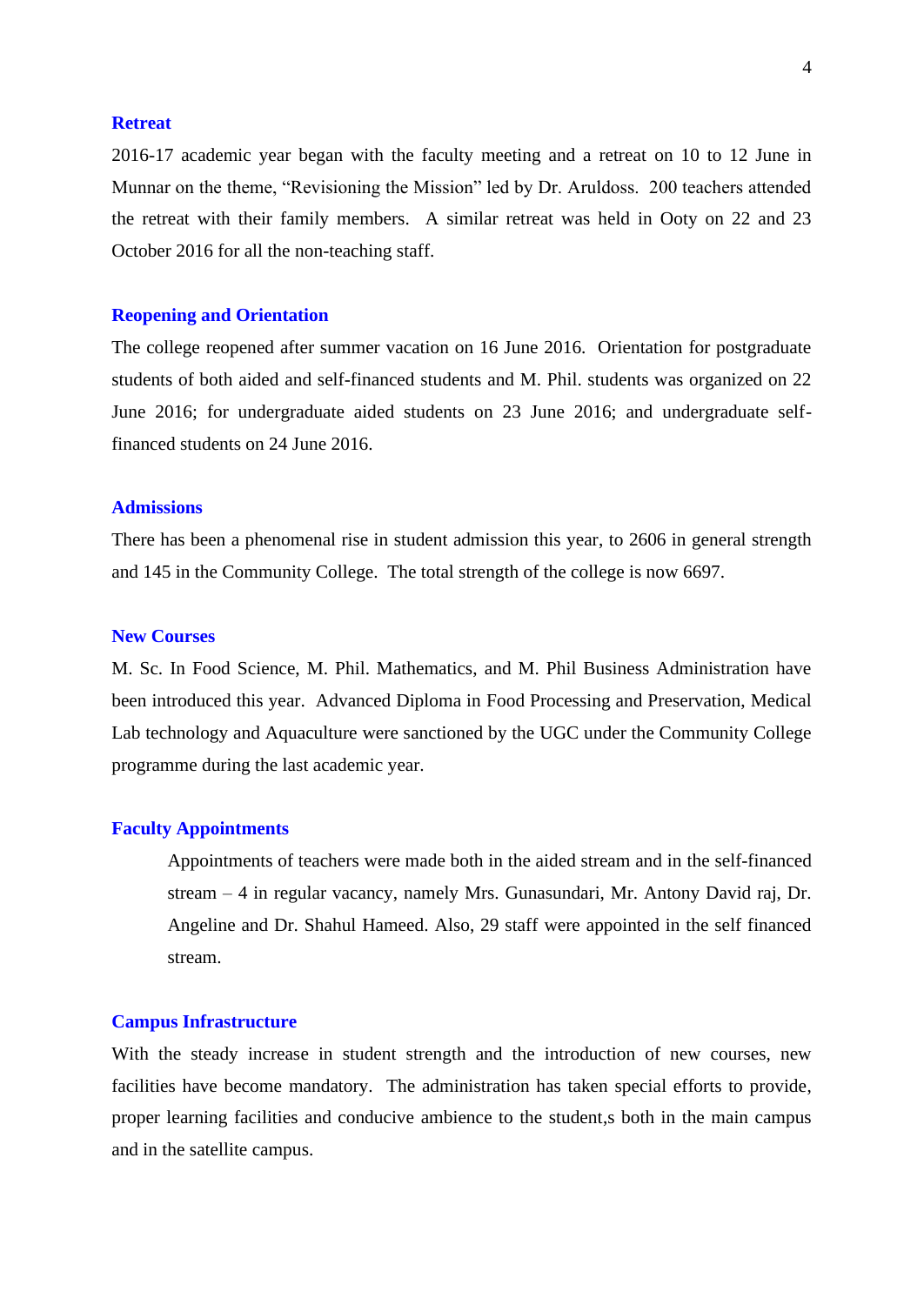## • **New Classrooms**

The construction of the three-storied building opposite the college canteen in the Main Campus has coming up. As per the schedule, the work will be completed by the end of April. The 6 classrooms will be ready for use from June 2017.

# • **Amphitheatre**

The College has built an amphitheatre behind the Stoffer Hall and near the Wallace Hall. It was dedicated by the Bishop-President on Saturday 1 October 2016.

## • **Herrick Hall in Main Campus**

We have created a separate space for women faculty in the Main Campus near the college canteen and a lounge for women students in the new building "Herrick Hall."

# • **Biometric System**

To prevent the entry of outsiders into the college campus, biometric system has been introduced in the campus. Machines have been installed on either side of the Washburn Gate.

# • **Paver Block**

The pathway from the Main Hall to the Binghamton Hall, has been covered with paver blocks.

## • **Men's Hall in Satellite Campus**

The structure of the proposed Men's Hall in the Satellite Campus comprises two floors with a combined area of 7,700 square feet in each floor. The construction work is progressing as per the suggestions given by architect Julian Smith. We plan to have the dedication of the Men's Hall in June 2017.

# **Washburn Hall Centenary Celebration**

Washburn Hall Centenary celebration was held on 1 April 2017. Alumnus-artist J. Jeyaraj was the chief guest. A Washburn Memorial Dais was dedicated on that day for the use of the Hall students.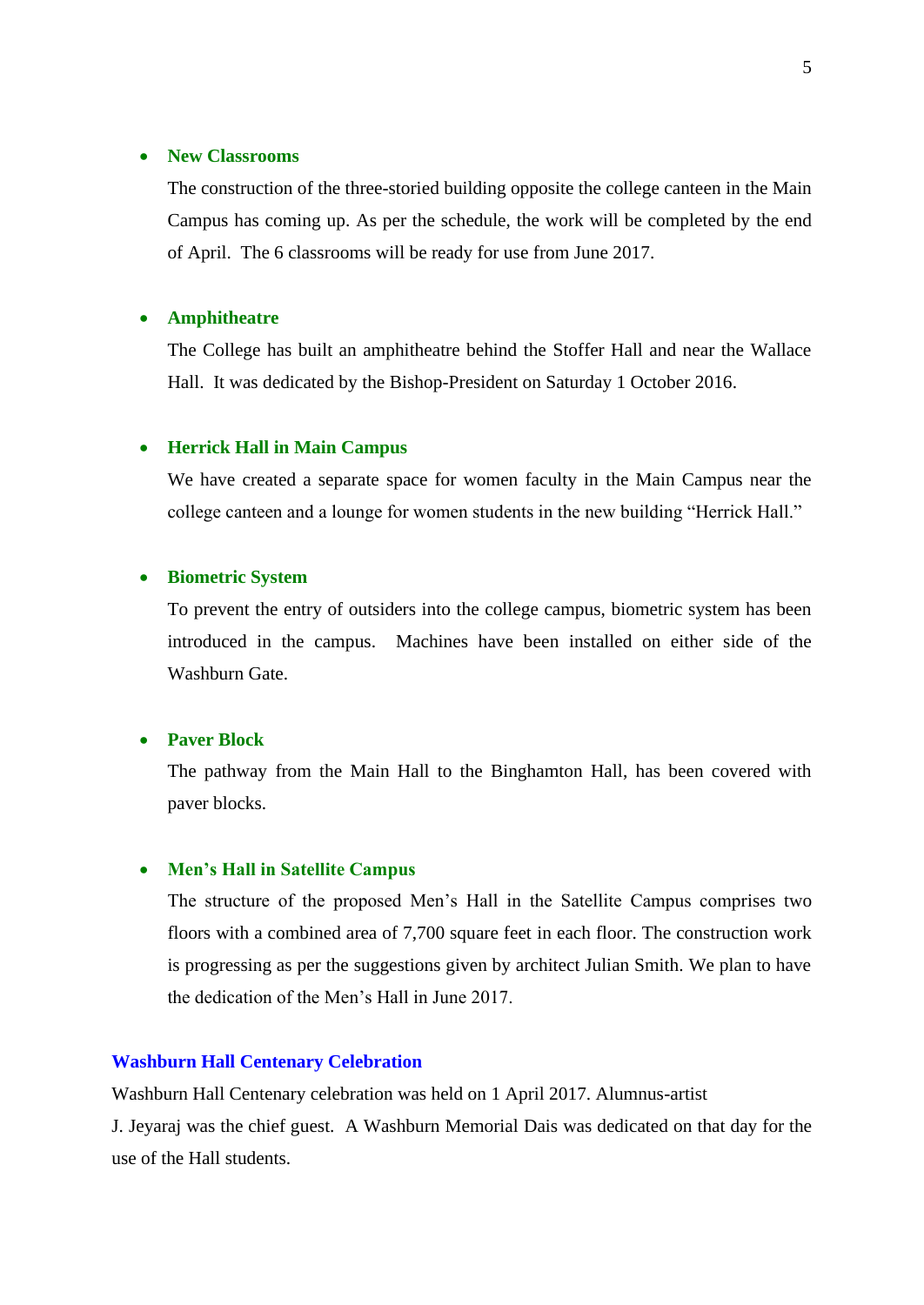## **Principal's Meeting with the Board of Trustees in the US**

Principal Dr. M. Davamani Christober and Bursar Dr. Helen Ratna Monica attended the annual meeting of the Board of Trustees at Nashville, Tennessee in November 2016. They also visited Concordia College, New York for a meeting with the President of that college to take the academic collaboration between the two institutions forward.

#### **Overseas Visits of the Faculty**

Dr. A. Martin David, Assistant Professor in Commerce attended the Asian University Leaders Program (AULP) in Hong Kong from 26.10.2016 to 01.11.2016.

Dr. S. Rajkumar Immanuel, Associate Professor in Botany participated in an International conference in Singapore in July 2016.

Dr. M. Davamani Christober, Principal & Secretary presented a paper in the International Conference on "2017 Spring Topology and Dynamical Systems Conference" at New Jersey City University, Jersey City, NJ, USA.

Dr. S. Stephen Rajkumar Inbanathan made a presentation in the Racah Institute of Physics, Hebrew University, Jerusalem, Israel

Mr. Jehoson Jiresh, Department of English presented a paper and chaired a session in an ELT conference in Hong Kong.

Mrs. Leena Jenefa of MBA department attended a International conference at INFORMS, Bangkok, Thailand.

# **Grants from the Board of Trustees & United Board.**

The College received a sum of USD 1,71,000 from the Board of Trustees for the construction of Men's Hostel, USD 15,100 for SCILET's programmes and USD 9093 for the Work-Study scholarship. We received a sum USD 15,000 from United Board for the digitization of rare books in DPM Library.

# **DST NIMAT Grants**

Dr. S. Raju, Director, ASBA was sanctioned Rs.1.2 lakhs to carry out six minor projects.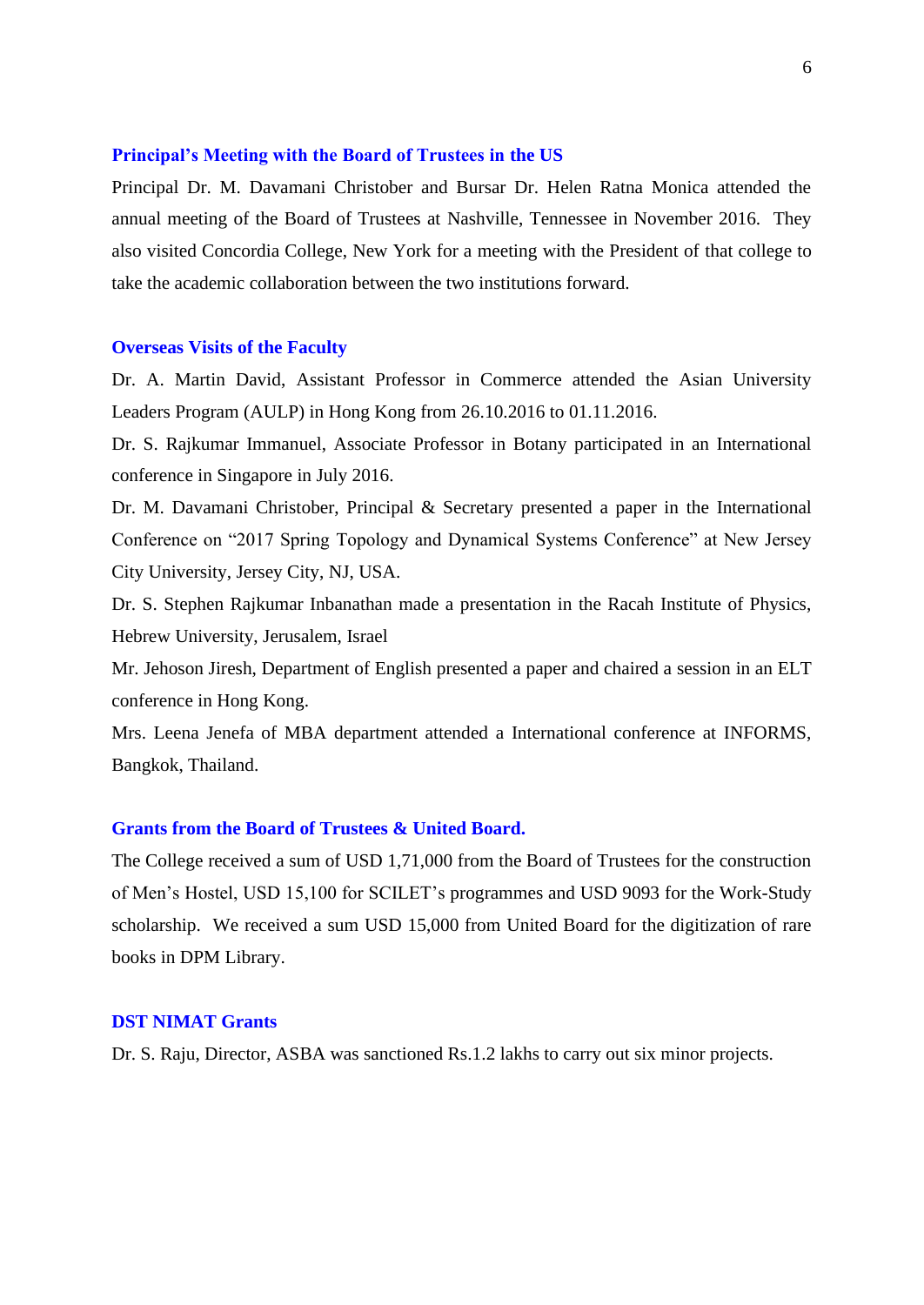#### **Conference, Workshops and Concert**

• **International conference on "Women and Power – Challenges and Opportunities"** 

The second International conference on "Women and Power – Challenges and Opportunities" was organised by the Centre for Gender Studies on 6 and 7 January 2017**.** Dr. Rachel Star from Indiana University, Dr. Penelop from Loma Linda University, California and Dr. Subhashini from hp, German were the chief guests.

# • **AIACHE Conference**

The Grand Finale of the Golden Jubilee Celebrations of the All Indian Association for Christian Higher Education was celebrated from Friday 7 October 2016 to Tuesday 11 October 2016 at our college. Rt. Rev. Dr. P.C. Singh, President of National Council of Churches in India delivered the inaugural address; Rt. Rev. Dr. M. Joseph, President of the Governing Council of the American College delivered the inaugural message. Justice P. Sathasivam, Honourable Governor of Kerala delivered the Valedictory address. Prof P.J. Kurien, Honourable Deputy Chairperson of Rajya Sabha and Dr. G. Viswanathan of VIT addressed the gathering on 11 October 2016.

## • **Science Day Celebrations**

On the eve of National Science Day Celebrations, the college conducted Intradepartmental Science competitions for our students, on 27 Feb 2017. IGCAR Scientists, Dr. Jalaja Madan Mohan, Head, TEPAS, Dr. Sivasubramanian, Head Radiation Application and Dr. Chandrasekaran, Radiological Division, were the guests of honour and these scientists of IGCAR organized an exhibition to commemorate the National Science Day.

• Alliance Francaise, Madurai Chapter, and the American College organized a concert Nyna Vales on Thursday 29 September 2016.

# **Faculty Development Programmes**

The college always encourages the faculty members to update themselves in their chosen fields of specialization and therefore the following faculty members attended UGC sponsored refresher courses.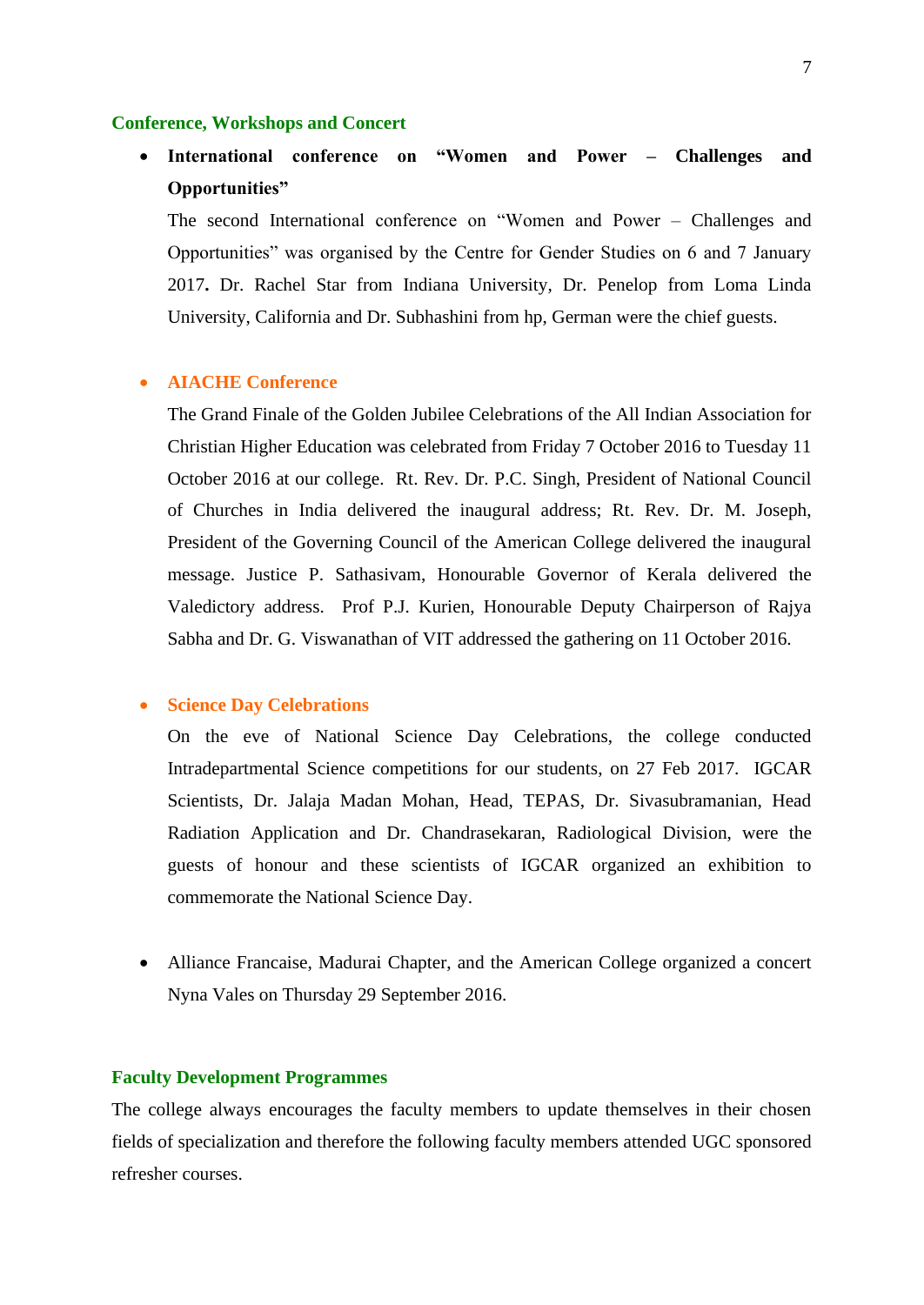- 1. Dr. M. Vathanaruba, Chemistry
- 2. Dr. R.Sanjay, Botany
- 3. Dr. J.S. Gigi Christobel, Tamil
- 4. Dr. B. Krithika rani, Chemistry
- 5. Dr. K. Karthik Kumar, Chemistry
- 6. Dr. N. Govindarajan, Tamil
- 7. Dr. J.Ebenezar Immanuel, Botany
- 8. Dr. A.Saframma, Hindi
- 9. Mr. K. Ravi, English
- 10. Dr. P. Hendry Julius, Tamil
- 11. Dr, J. Prince, Tamil
- 12. Dr, J. Paul Jeyakar, English
- 13. Mr. A. Dinakar, English
- 14. Mr. R. Daniel Rubaraj, English
- 15. Dr. J. Jebaraj, Economics
- 16. Dr. Usha, Economics
- 17. Dr. Arulappan, RPS
- 18. Dr. Anurama, RPS
- 19. Dr. Israel, Physics
- 20. Dr. David Jebaraj, Physics
- 21. Dr. Beulah Ruby Kamalam, Physics
- 22. Dr, Rachael Malini, Physics
- 23. Mrs. Joy Sharmila, Zoology
- 24. Dr. Ferdrick Rajkumar, Zoology
- 25. Mr. Rajesh, Zoology
- 26. Dr. Chester manuel, Physical Education
- 27. Dr. N. Vasaanthakumar, Librarian

# **Convocation**

The annual convocation 2016 was conducted on Friday 14 October 2016. Dr. G. Srinivas, Joint Secretary, SERO-UGC delivered the convocation address.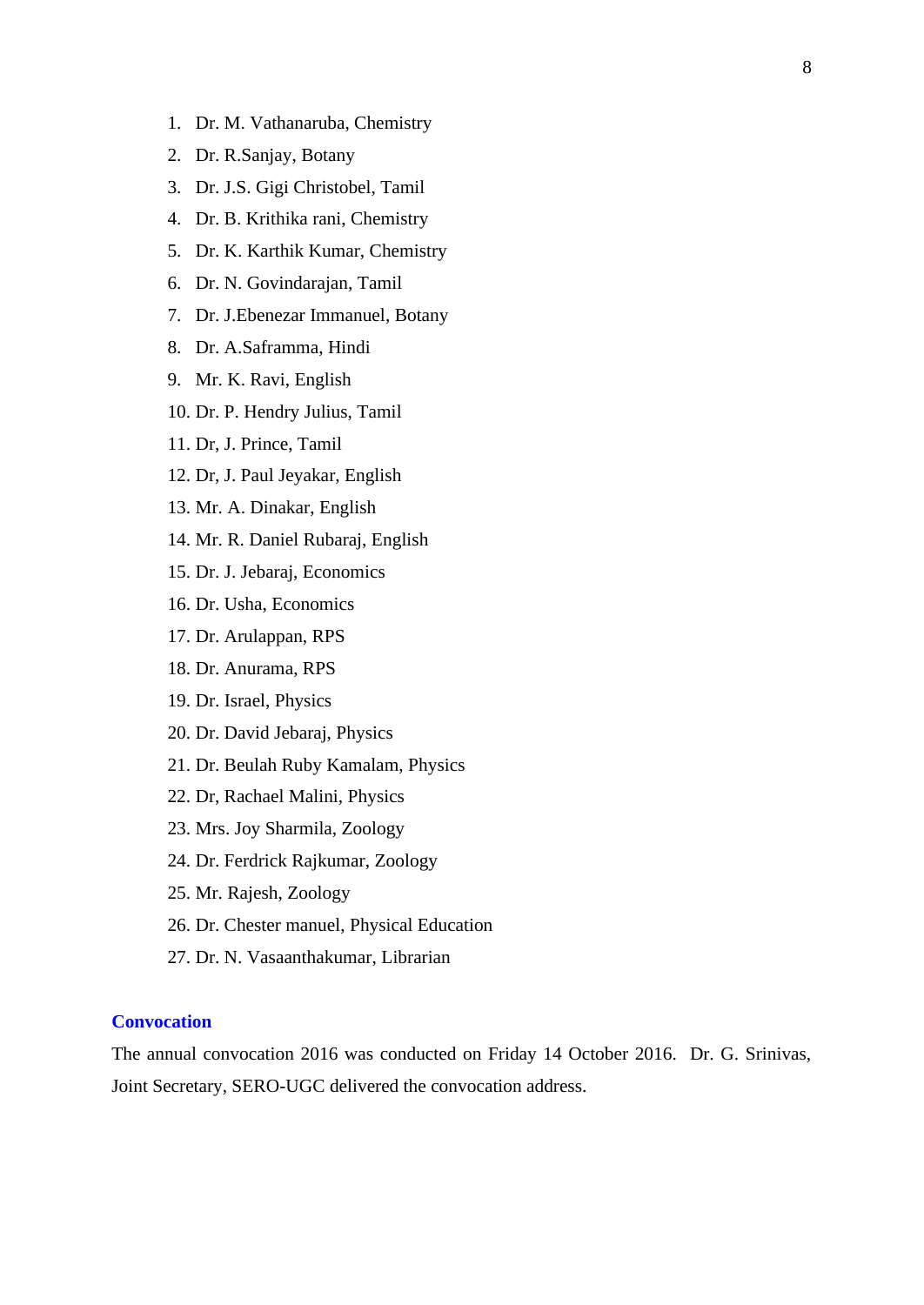# **Study Centre for Indian Literature in English and Translation (SCILET)**

The SCILET organized:

The annual 'Meet the Author' Programme, with Shinie Antony as the speaker

The Inaugural, Paul Linder Love Endowment Lecture was delivered by Shiv Visvanathan, Director, O.P. Jindal Global University, on Wednesday 14 September 2016, on "Is Literature Possible after Auschwitz?"

The acclaimed musician and writer, Mr. T.M. Krishna, Ramon Magsaysay Award Winner 2016, spoke on his journey countering, caste and gender.

In August 2016, SCILET conducted the 24<sup>th</sup> annual **Creative Writing Workshop** in collaboration with the Kodaikanal International School, led by Shinie Antony. 16 students from different departments participated. SCILET brought out the, 23<sup>rd</sup> volume of *Kavithalaya*, devoted to the contributions by the participants of the workshop.

The annual issue of SCILET's Indian Poetry journal, *Kavya Bharati-28* was published in December 2016.

# **Doctoral degrees acquired by Faculty Members**

The following members of the faculty were awarded Doctor of Philosophy degree this academic year.

Dr. E. Joy Sharmila, Zoology Department Dr. S. Balakrishnan, Department of Tamil Dr. P.M. Anurama, Department of RPS Dr. R. Mary Sophia Chitra, Department of Commerce (SF) Dr. R. Jeyapandi, Dept. of Biochemistry Dr. A. Hilary Joseph, Department of Commerce, Satellite Campus Dr. Leena Jenefa, ASBA (MBA) Satellite Campus Dr. S. Maharani, Chemistry Department Dr. David Kirubakaran, Chemistry department.

# **Reports from the Departments**

Academic departments, special centres, and service departments that offer co-curricular and extra-curricular activities form the backbone of the college. The administration extends support and encouragement for their growth.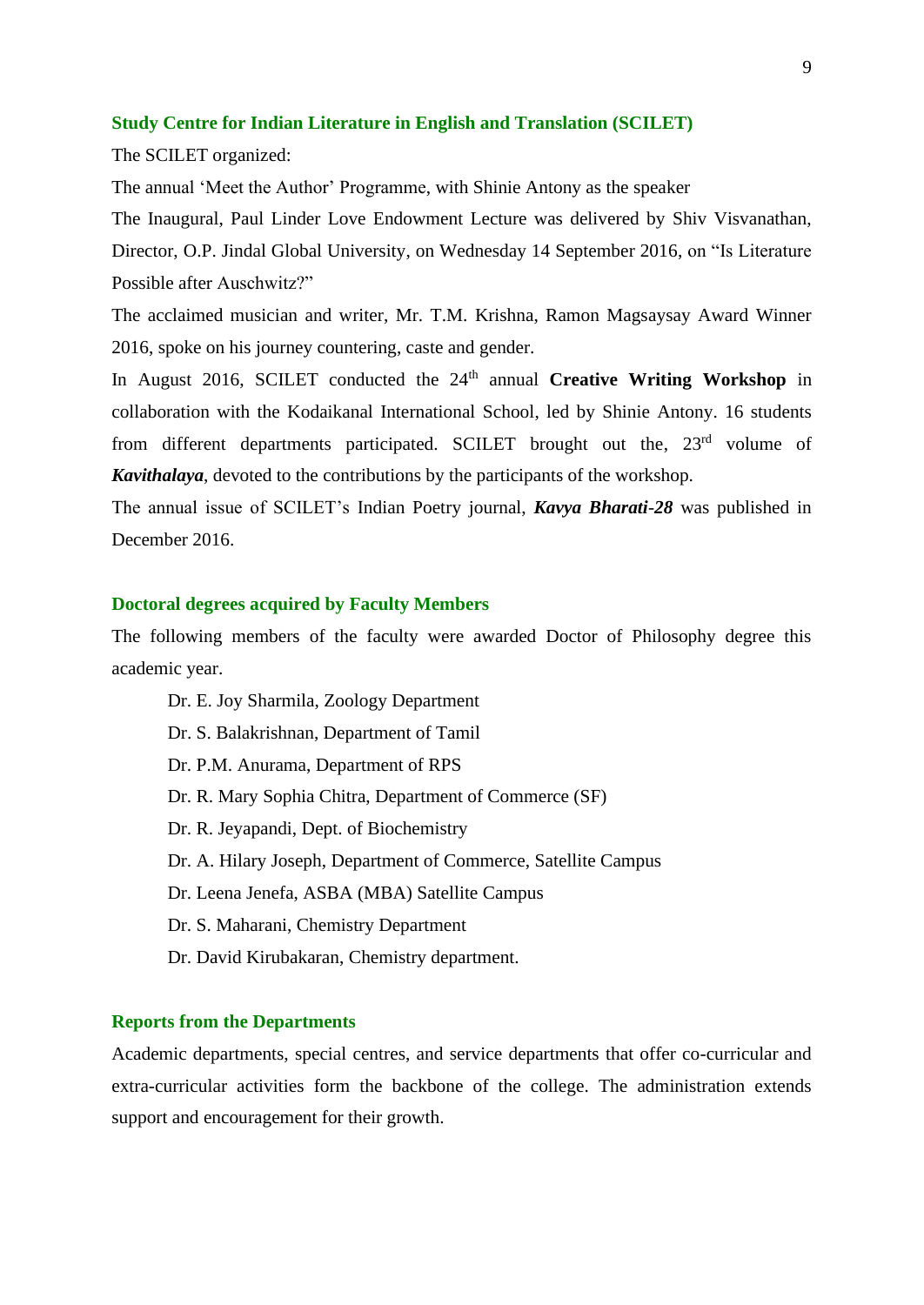# **Tamil**

Dr. J. Sarojini, Dr. Boomi Selvam, Dr. Gigi Christabel, Dr. Prince, Dr. Johnson, Dr. Balakrishnan, Mr. Stanley and Mr. Sankar have presented in national and international conferences and published their research papers in reputed journals. Dr. Boomiselvam, Dr. Govindarajan, Dr. Balakrishnan and Mr. Meenakshi have attended workshops. Dr. Somasundaram and Dr. Balasubramaniam have been invited as subject experts in Board of Studies in autonomous colleges. Dr. Prabhaharan, Dr. Balasubramaniam and Mr. Stalin Rajangam have delivered invited talks.

# **English**

The English Literary Association had its inaugural function on 9 August 2016, with the Southern Regional News Coordinator of the Hindu, Mr S. Annamalai as Chief Guest. Flintonions participated inter-collegiate cultural competitions in ten colleges in the state and secured several prizes. The ELA published a completely student-run annual magazine called "Enzine". It started a Book Club this year. Pegasus 2017 was celebrated in a grand manner with 500 participants from 24 colleges in the state.

PG English Association organized a guest lecture by Dr. Nancy Batty, on "Feminism and Climate Change" and also a workshop on "Practical Theatre" and presented a Dramatic Representation of African Culture.

Research Department of English witnessed, conducted Ph.D viva voce examinations for five teachers, Pre-Ph.D submission colloquium for six scholars, Ph.D Admissions test for twelve scholars, and eighty four colloquiums for M.Phil scholars. M.Phil scholars presented 147 research papers, published 64 research papers in conference proceedings, and 30 papers in international journals. The department published the fourth edition of ACJELL and is taking all steps to publish, the fifth issue shortly.

**Mr. N. Elango** conducted five workshops on theatre and acting in colleges across the state. **Dr. J. John Sekar**, the Head, has published 9 research papers in international journals, presented 19 research papers in national and international conferences, chaired 11 technical sessions at conferences, received two best paper awards, delivered 10 plenary talks, guided 4 PhD scholars of whom one successfully completed the viva and the other three are awaiting it, and guided 6 M Phil scholars. **Dr. M. Lawrence** delivered 9 invited talks in various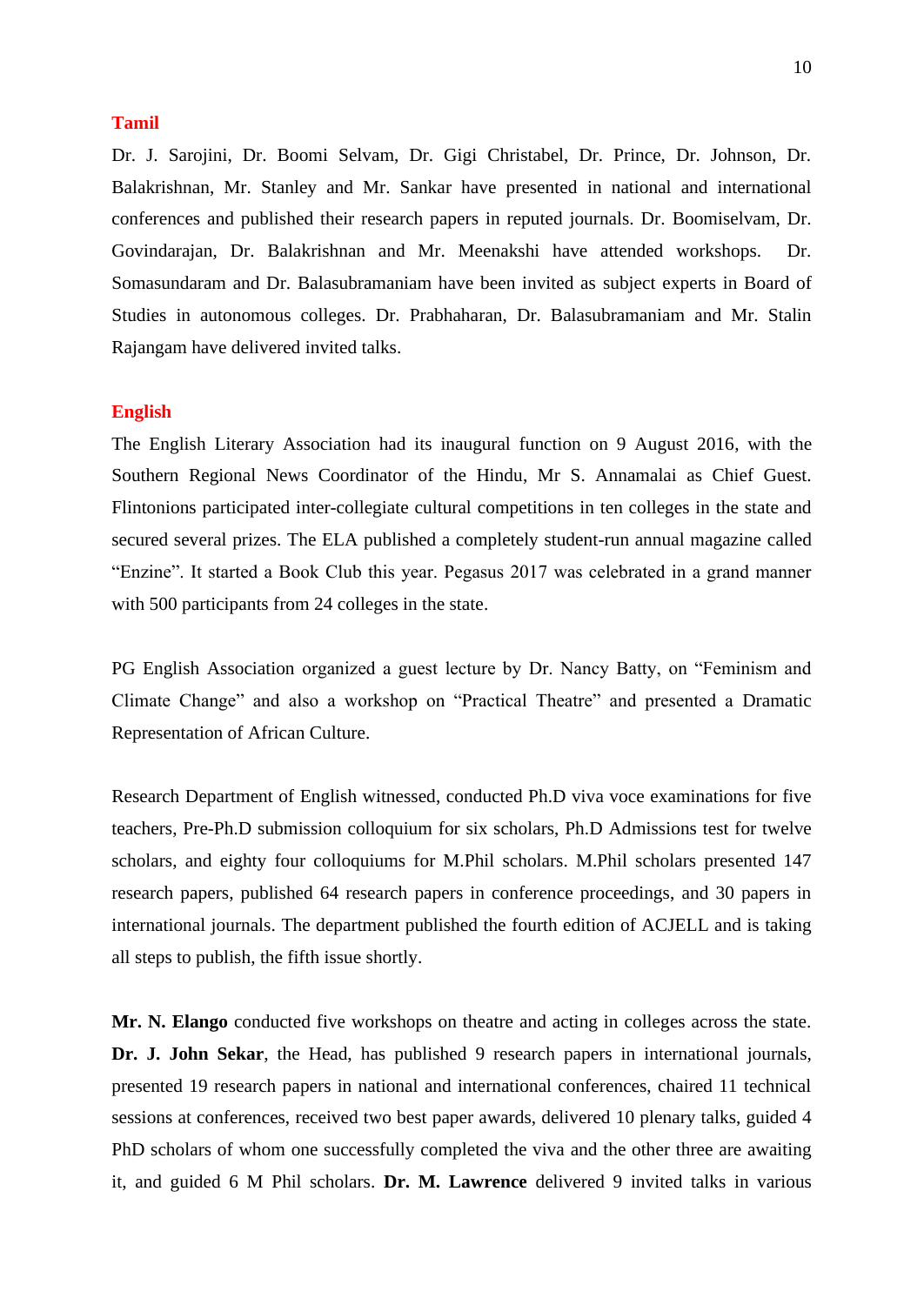institutions across the country and conducted a workshop on communication skills. He also co-authored the translated Tamil novel into English titled "*The History of Prathaba Mudaliar.*" **Dr J. Paul Jayakar** presented a research paper in an international conference organized by ELTAI-Tirupati Chapter and had it published. **Mr. K. Ravi** has a research article published in a journal and he has been appointed as Centre Inspector of ISC Examination 2017 for Madurai Region. **Mr. C. Joel Gnanadoss Timothy** presented two research papers in international conferences and has one paper publication in a book. **Ms. Anita Caroline** has published one paper in an international journal and acted as a resource person at a workshop conducted. **Mr R. Daniel Ruberaj** attended two webinars, organized by the International Association of Teachers of English as Foreign Language (IATEFL), Participated in an online summit on the Future of the TESOL Profession. He also served as Observer for UGC NET exams and Observer for IIT-JEE.

#### **Hindi**

The Hindi Literary Association "Surabi" celebrated Hindi Day celebrations by organizing guest lectures. Dr. A, Safframa has presented six research papers in international conferences and published a book. She has also delivered three invited talks. Mrs. Kannammal Devi has published a book and presented two papers. Mrs. T.L. Vijaya also has published two papers.

# **French**

The French Literary Association celebrated the **International Francophone Day** on 20 March 2017. The department organized an international workshop on 4 February 2017 with Mr. François Xavier Nève de Mévergnies, Professor of Linguistics from the University of Liege, Belgium and Mrs. Yolande Marie as Resource persons. Mrs. B. Vijaya was invited as a resource person for a workshop in Nagercoil.

# **Mathematics**

The department organized its intercollegiate meet Axiomatica 2017. Both undergraduate and postgraduate students participated in academic and co-curricular competitions, conducted in various colleges. Mr. S. Stalin Kumar has published a paper in *Romanian Journal of Mathematics and Computer Science*. Mrs. A. Vinith Mala has qualified the State Eligibility Test 2016. L. David Raj Kumar, Lecturer, Department of Mathematics passed Joint CSIR-UGC Test for J.R.F and Eligibility for Lectureship (NET).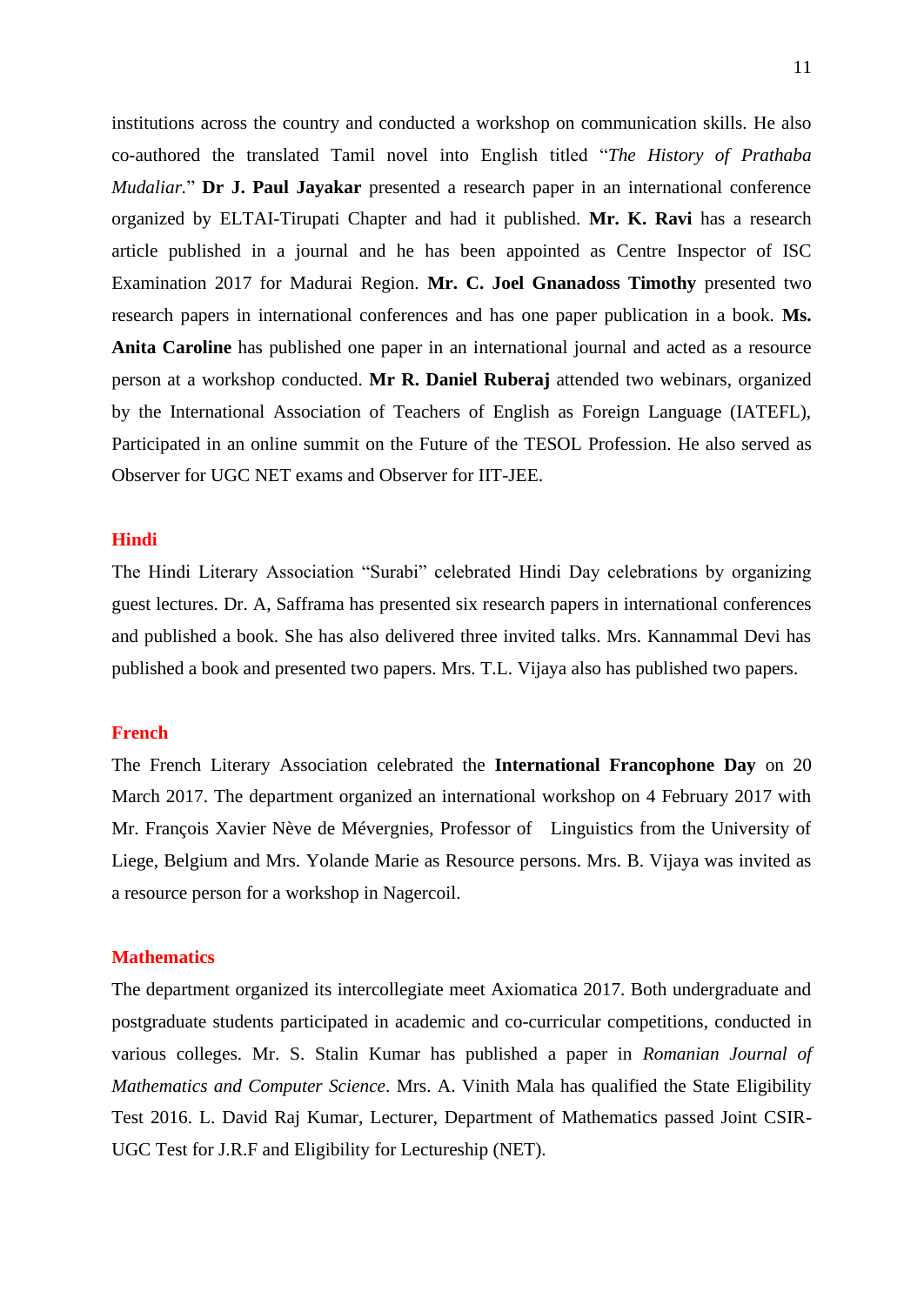# **Physics**

**PHOBOS 2017** an Inter-collegiate meet was organised and 225 students from 19 colleges in and around Madurai participated. UG Physics Association conducted a Seminar cum Interaction-with-Scientist session with Dr. Edwin Ebenezer, Kodaikanal Solar Observatory, Kodaikanal as resource person. Undergraduate Physics students visited SATISH DHAWAN SPACE CENTRE, Sriharikota and interacted with scientists at CECRI, Karaikudi. Participants from the undergraduate department won several prizes.

**Dr. A. Robson Benjamin** has published one research article in an international journal. **Dr**. **S**. **Stephen Rajkumar Inbanathan** has published one research article in international journal and presented three papers at conferences and delivered three invited talks. Dr. S. Israel in collaboration with scholars has published 19 research papers in international journals and five papers in conferences. **Mrs. Rachel Malini** has published one research paper and presented three papers in conferences. **Dr**. **R.Daphine** has presented a research paper at a national conference. Dr. R. Daphine has cleared SET 2016.

# **Chemistry**

The PG Association was inaugurated by Dr. T. Pananiselvam, KAUST, Saudi Arabia 6 and the UG Association was inaugurated by Mr. A. Eswaran, Food Analyst and delivered a talk on Food Analysis and Food Safety. The annual intercollegiate Chemistry meet CHEM-GLAZE was conducted on 3 March 2017 with participants from 12 colleges. Three students have cleared NET and SET this year. Recent Trends in Chemistry 2017 was organised where Eminent professors from prestigious institutions including IISc Bangalore addressed the students and scholars.

Dr. C.D. Sheela presented two research papers at national and international conferences. Dr. R. Ebenezer attended the UBCHEA sponsored faculty development programme in Chennai in October 2016. Dr. T.K. Ganesan has published two research papers in international journals. Dr. K. John Adaikalasamy has one paper published. Dr. Y. Brightson Arul Jacob has published three research papers in international journals. Dr. R. Ebenezer has published three research papers in international journals. Dr. C. Joseph Kirubaharan and Dr. S. Maharani have published one paper each. Dr. T.K. Ganesan has successfully guided one of his research scholars for the award of PhD. Dr. J. Helen Ratna Monica published a book with ISBN number and published two papers in international conferences with ISSN number.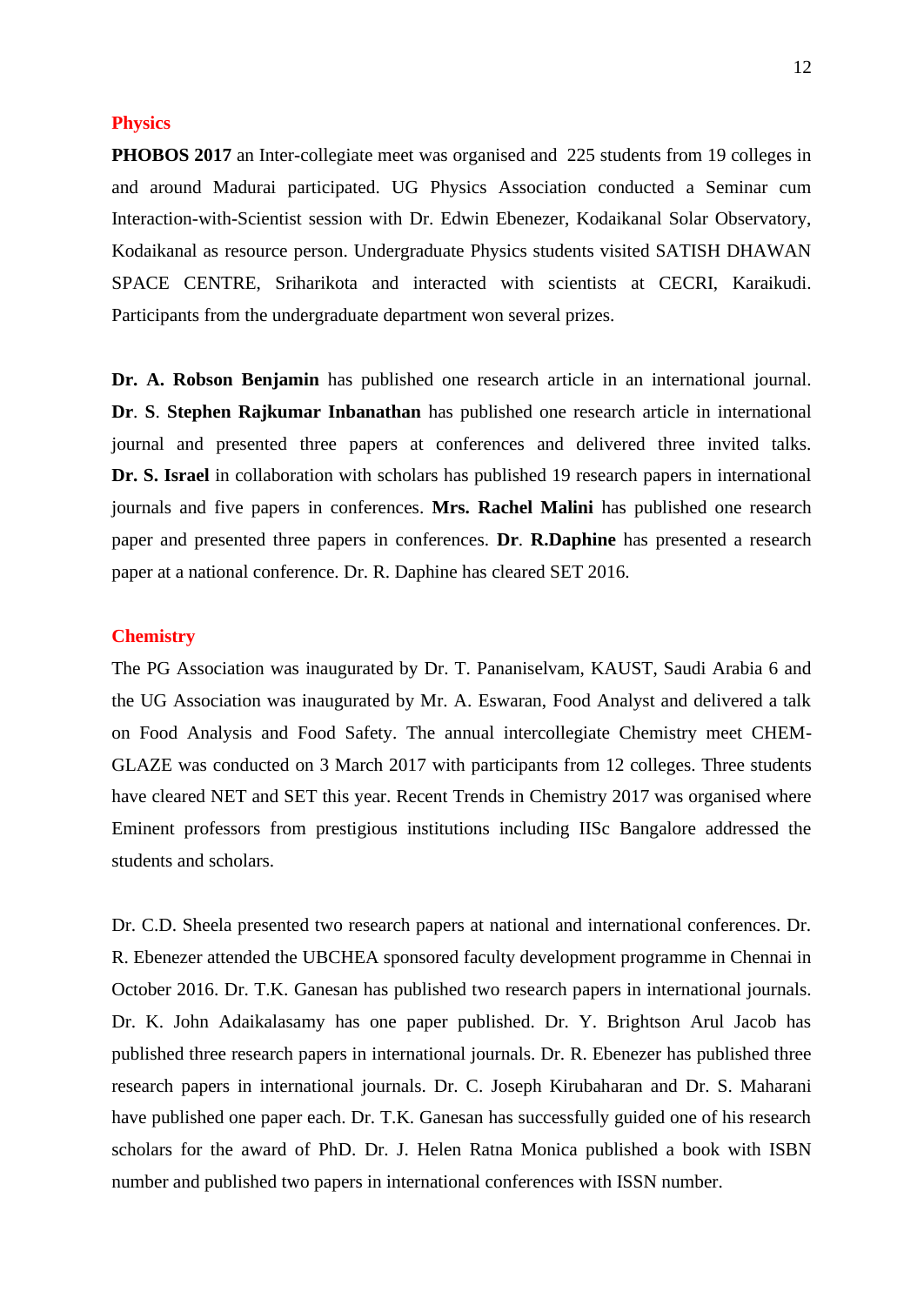# **Zoology**

Undergraduate students of Zoology have won two Overall shields in the inter-collegiate competitions. Postgraduate and Research Department of Zoology organized the DBT-ICMR sponsored International conference on "New Horizons, Emerging Challenges and Recent Paradigms in Food Mediated Immunity and their role in Human Health and Longevity" and organized the Science Academies' Lecture Workshop.

Dr. K. Navaneethakannan has been appointed as External for Tamil Nadu Public Service Commission and a member in curriculum development for UG & PG Zoology syllabi at Bharathidasan University, Tirchirappalli. He has presented a research paper in a conference at Vizak, delivered an invited talk, and participated in a national conference. Dr. A. Joseph Thatheyus has been honoured with "Loyola Environmental Award" from SECNARM, Loyola College, Chennai. He has participated in five national and international conferences. He also has four publications in international journals. Dr. E. Joy Sharmila has presented two research papers in international conferences and produced a documentary film on Winged Wonders of the American College. Dr. P. Velladurai has presented a research paper each in national and international conferences. He has been appointed as a subject expert in Board of studies in B.Voc Medical Laboratory Technology program at Bio Medical Engineering, Kalasalingam University.

Dr. T. Frederick Rajkumar participated in four national conferences. Mr. M. Rajesh has been honored with Best Teacher Award by the Theni cultural Society. He has presented five research papers in national and international conferences and attended a national workshop. He also has two publications in conference proceedings. He has delivered, four invited talks and appointed as, subject expert in BOS in four autonomous colleges. Mr. A. David Antony Raj participated in three national conferences and presented a research paper in an international conference. Dr. T. Angeline has cleared SET 2016. She has published three research articles and presented two papers in conferences.

Dr. Sivaruban Thambiratnam has two publications and presentations in international conferences and one in conference proceedings. Mr. K. J. Dhananjeyan has two publications in international journals, presented a paper in a conference, and participated in two national conferences. Dr. H. Raghuram has one publication in OUP and delivered four invited talks, one publication in conference proceedings, and participated in three national conferences.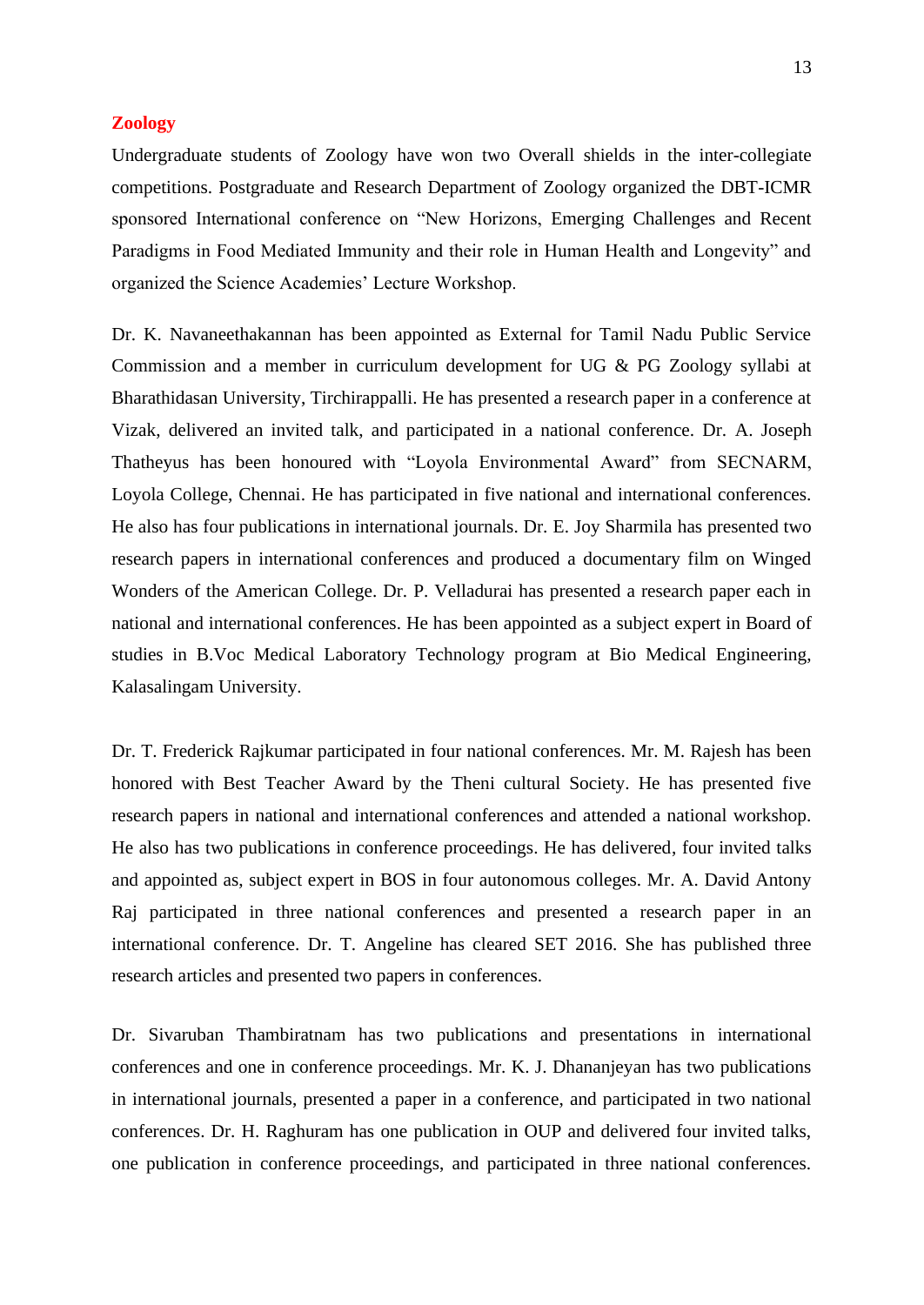Ms. J. Judith Caroline has presented four research papers in international conferences, one publication in an international journal, and participated in two conferences.

# **Economics**

Inauguration of Postgraduate and Research Department of Economics Association and birthday celebration of the eminent economist Alfred Marshal was held on 26 July 2016. The department organized a Workshop on "Research Methodology" with Resource person Dr. Dhulasi Brindha Varadharajan, UGC Professor Emeritus, Madurai Kamaraj University, Madurai. It also facilitated a Photographic presentation on "Understanding Madurai - A vision through photographs" with Mr. Selvam Ramaswamy, Social Media Activist and Environmentalist as Guest of honour on 10 August 2016. Dr. S. Jeyarani participated in two international conferences, presented and published 3 research papers and served as resource person in 7 seminars. She was awarded the "Young Economists Award" in IMRF international conference.

It organized a special discussion on "Identification of Researchable Problem" with Dr. Sugandha Ramamurthy, Associate Professor, Postgraduate and Research Department of Economics, Lady Doak College, as resource person. Also, It organized a Workshop on "How to write a research proposal?" which was conducted by Dr. Mahalingam Kannan, alumnus and former Principal of Madurai Institute of Social Sciences, Madurai. Dr. K.T. Rammohan, Former Director and Dean, School of Economics, Mahatma Gandhi University, Kottayam and Economic Historian facilitated a Discussion on 'History of Economics and Economic History'. It also organized an Interactive Session on 'Demonetization in India: Facts and Issues' with Dr. J. Albin, Associate Professor in Economics, St. Xavier's College, Palayankottai as resource person.

# **Religion, Philosophy and Sociology**

The Department Association known as REPHISO was inaugurated for the academic year on 16 August 2016 by Rev. Dr. M. Gnanavaram as Guest of Honour. Dr. M. Lawrence conducted a one day workshop on Career Guidance for senior RPS students. It organized a one day academic trip to M. S. Chellamuthu Trust and Alagarkoil Temple.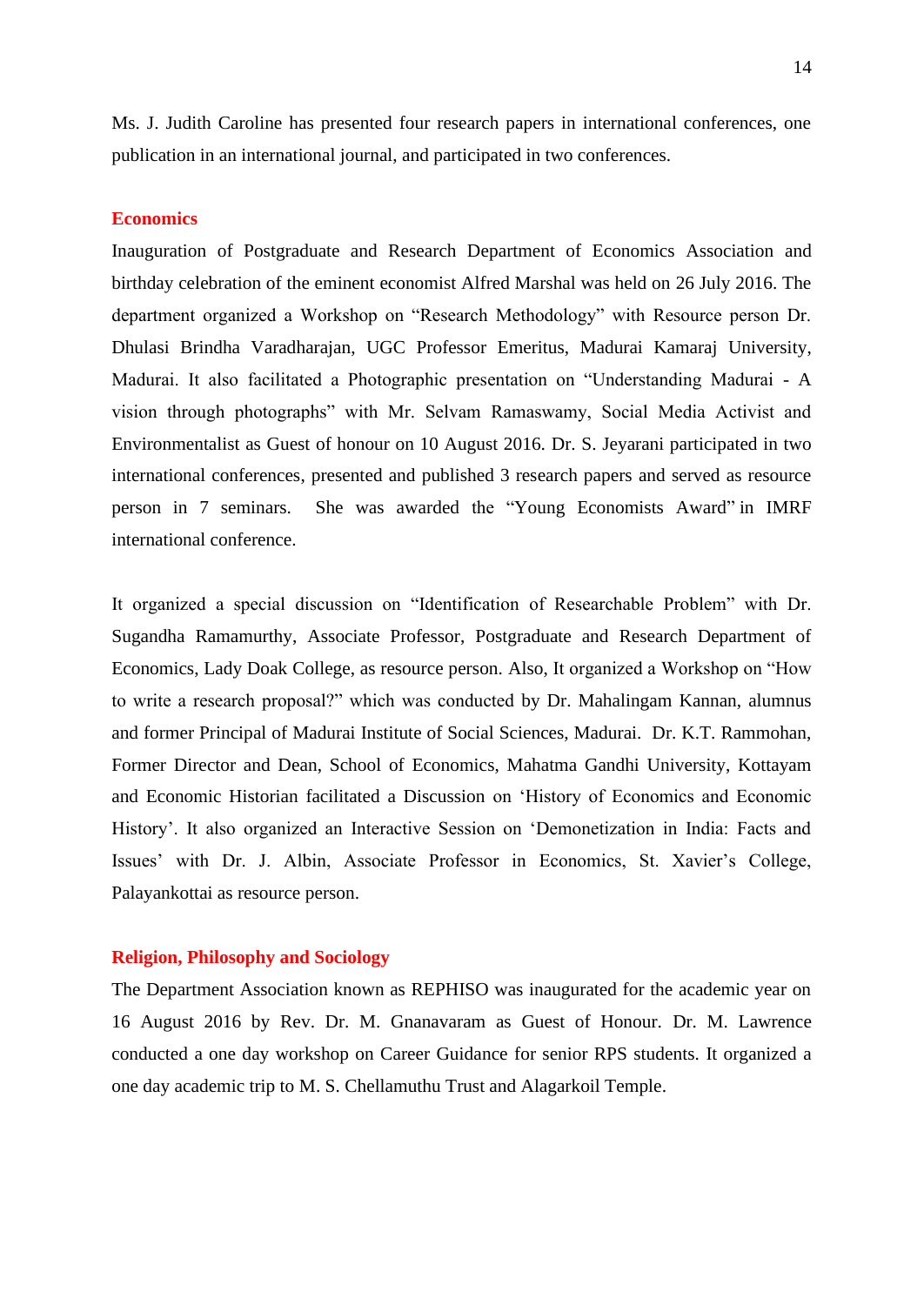Dr. P. Arulappan, Dr. M.A. Shahul Hameed, and Mr. W. Prince Earnest presented research papers in an international seminar on Religious Pluralism and Religious Conflicts at Madurai Kamaraj University and their papers were published in the conference proceedings.

## **Daniel Poor Memorial Library**

The centenarian library added 1665 books, 51 Journals and magazines this year. Inflibnet online E-Resources are provided to all faculty members. 24 students are engaged in the library as part of the scheme under the **Earn while Learn scheme**.

A workshop on 'Artifacts and Tamil Inscription Learning' was organized by the Daniel Poor Memorial Library in collaboration with '**Tamil Heritage Foundation**' Germany on 16 December 2016.

The Library has received the United Boards three year institutional grant for a project titled "Digitization of Rare Books and Manuscripts Collection of the Centennial Daniel Poor Memorial Library." Career Guidance Cell (CDC) was opened and 213 students registered as members in this cell. As part of extension activities, the library facilitated 368 Students to get Indian National Passport, and 289 students have received their PAN Card.

# **Physical Education**

The College administration has been taking all special efforts to encourage sports. Boys and girls excel in their chosen fields, by way of special concession in admissions, waiver of college fees, free boarding and stay in the Halls, and financial help. Its results are becoming tangible, in terms of university blues. The College teams have emerged winners in Inter Zone Volleyball, Swimming, Hockey, and Shuttle this year

This year the College got 34 university blues among men and five among women for handball, chess, volleyball, badminton, basketball, athletics, hockey, kho-kho, khabadi for men and for women, football, swimming, and best physique. Our boys and girls emerged winners and runners-up in almost all sports and games both at Zone and Inter-zone levels. They bagged cash prizes for various games and sports conducted at institutions in Trichy, Tirunelveli, and Madurai. It got three gold medals and one silver for shooting at 42nd Tamilnadu State Shooting Championship. The college bagged Mu Va Cup for the third time in athletics.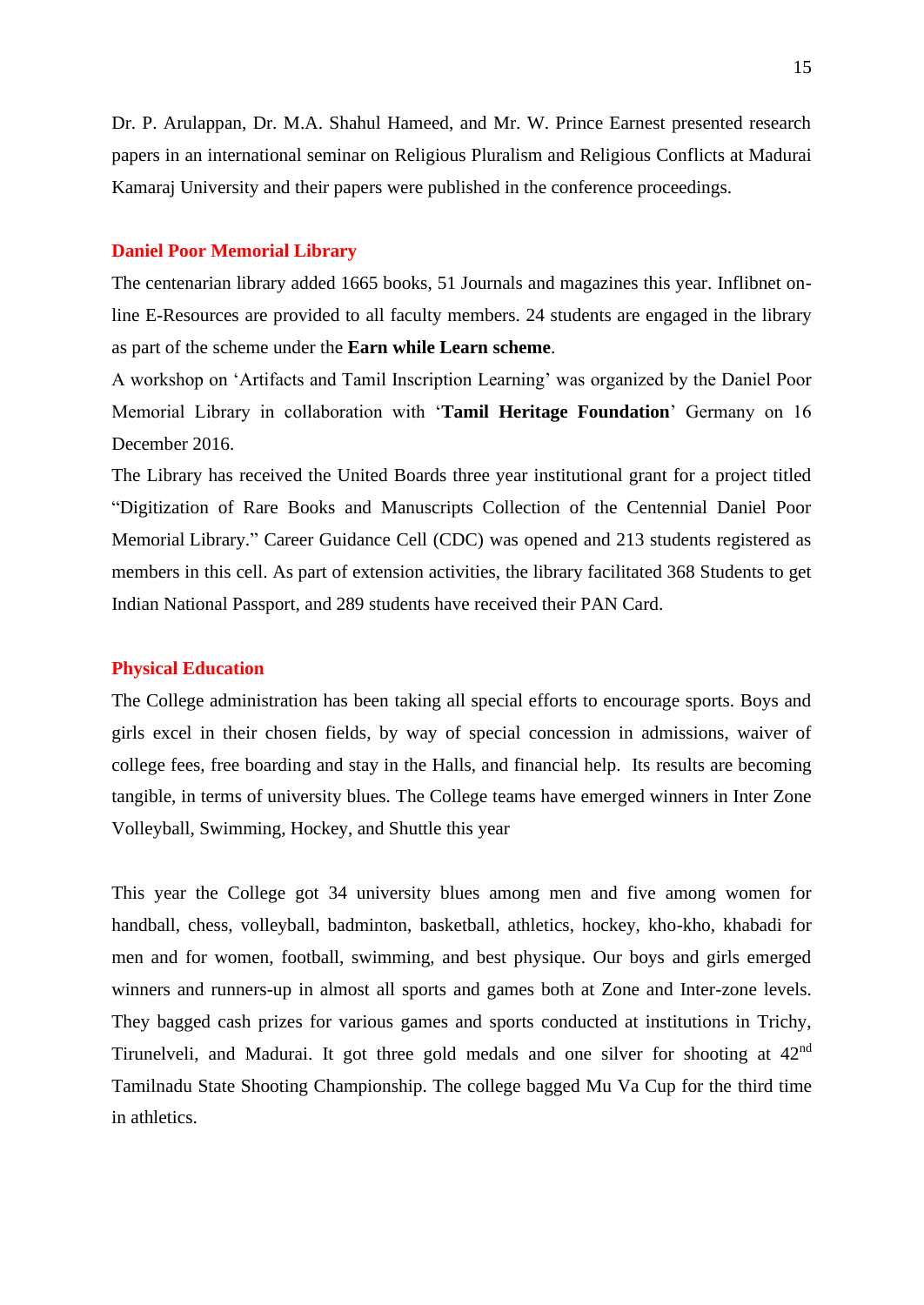## **Annual Sports Day**

The 136th Annual Sports Day was conducted on Tuesday 30 August 2016 and Mr. K. Veera Raghava Rao, IAS, the District Collector was the Guest of Honour.

# **Muthaiah Ambalam Memorial Trophy**

The 23rd State level Inter-Collegiate Flood Light Volley Ball Tournament was conducted on Friday 12 August 2016.

**IV Bishop Dr. A. Christopher Asir Memorial State Level Hockey tournament** was conducted in the 1<sup>st</sup> week of February. Sixteen teams from different parts of Tamil Nadu participated in this inter-collegiate state level tournament

## **Department of English (SF)**

Department of English (SF) conducted a one day Intercollegiate Symposium on English Language Teaching, Literary Theories, and World Literatures on Wednesday 29 June 2016.

J. Jiresh Jehoson has presented papers in International conferences and acted as a resources person. A. Sherlin Raja has participated in two International conferences and presented 4 papers International/ National conferences and published two articles in International journals.

# **Department of Commerce (CA)**

Ms. D. Kanakavalli, and Ms. V.Suganya have presented two papers each at International level seminars and published two books with ISSN. Ms. E. Keren Judi has presented a paper at International level seminar and two at national level seminars. Ms. G.Divya and Ms. T. Gnana Gowsalya have presented a paper each at national level seminar organised by our college, IQAC. Mr. Subramanya Bala Jesuran has presented three papers at international level seminar and published one research article with ISSN number. Ms. V Suganya has completed her viva voce examination on doctoral thesis. More than 30 Students have participated in inter collegiate cultural programmes organised by various colleges in and around Madurai and won prizes.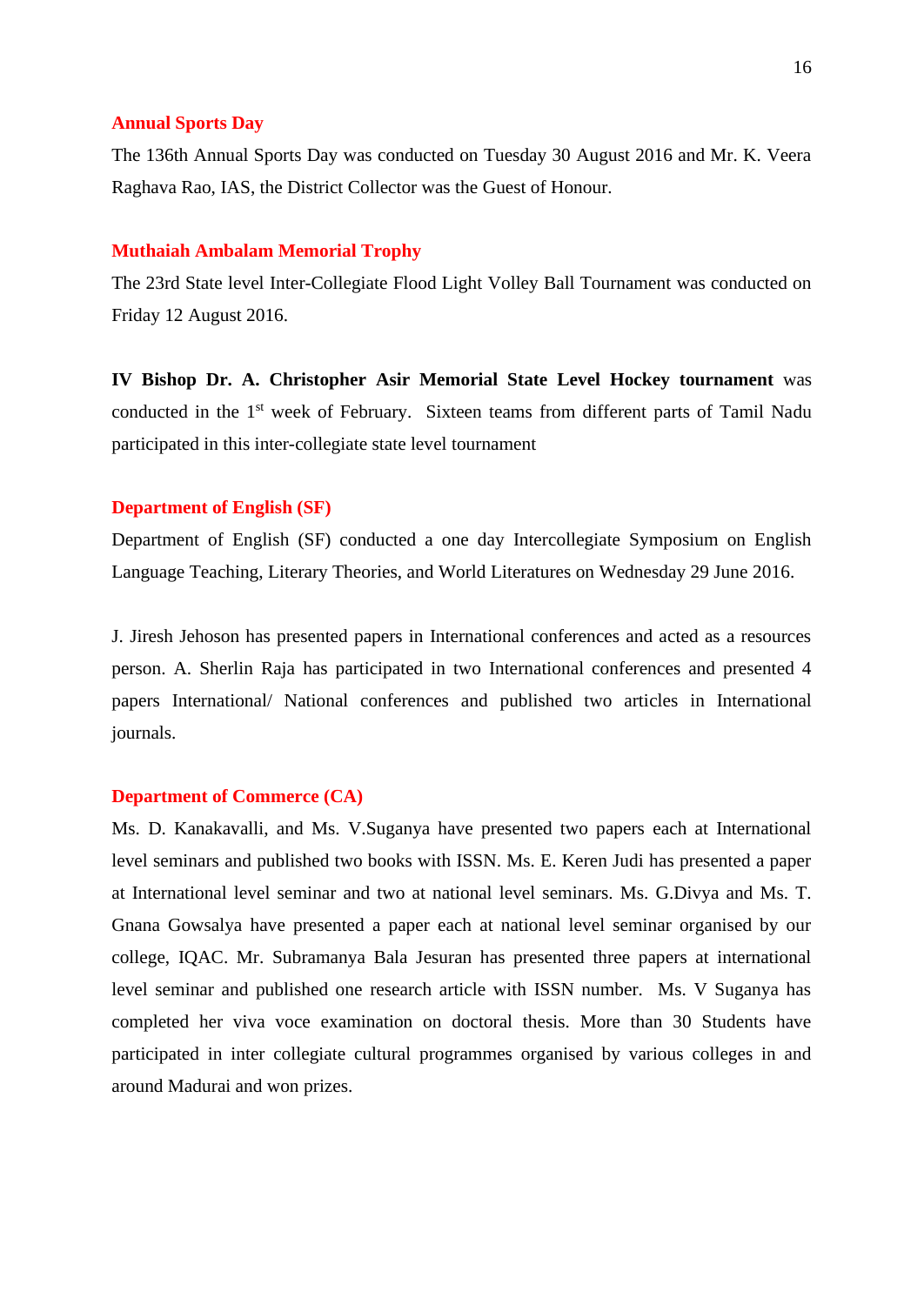# **The Department of Commerce (SF)**

Dr. R. Mary Sophia Chitra, C. Antony Mary Vinothini, P. Mangayarkarasi, and A. Emimol Grace published a paper each in Journal with ISSN and R. Nixon Jesuraj, R. Sundareswaran published a paper each in a book with ISBN. The students of Department of Commerce have won many prizes in intercollegiate competitions. During this year four of our students have cleared the foundation course in COMPANY SECRETARYSHIP and one has cleared CPT course in CA examination.

## **Department of BBA**

The Department of Business Administration has organised an Industrial visit and conducted four skill development and awareness programmes on Soft Skills, Share Market and Mutual funds, Data Analysis Methods and Financial Management. BBA Students have won prizes by participating the intercollegiate competitions.

# **Department of BBA (Satellite Campus)**

The department conducted *"Workshop on Entreprenuership"* and *"Social Sensitisation Workshop,* the Association of the department conducted by *"Cognitio"*, an Intra-Departmental Competitions. It also conducted "*Aids Awareness"* and "*Traffic Awareness"* and Blood Donation Camp. The faculty Mr. P.F.E. Divakaran presented a paper in UGC Sponsored National Seminar and Ms. C. Catherine has presented a paper in a National conference.

# **BCA Department**

The Department Association conducted Hover  $2K17 -$  an Intercollegiate meet on  $10<sup>th</sup>$  March 2017, received participation from more than 10 colleges for various events

Mrs. A. Ann Ramola Jeyanthi, Mrs. T. Suganya and Ms. J. Caroline published papers in International conferences. Mr. B. Ilayaraja attended a Faculty Development Programme. Mr. M. Martin Porus attended an International Workshop. Mrs. M. Hosanna, Ms. J. Caroline, Mrs. Annathangam and Ms. G. Pauline Pershyl presented papers at the National Conference. Ms. J. Caroline & Ms. G. Pauline attended a workshop.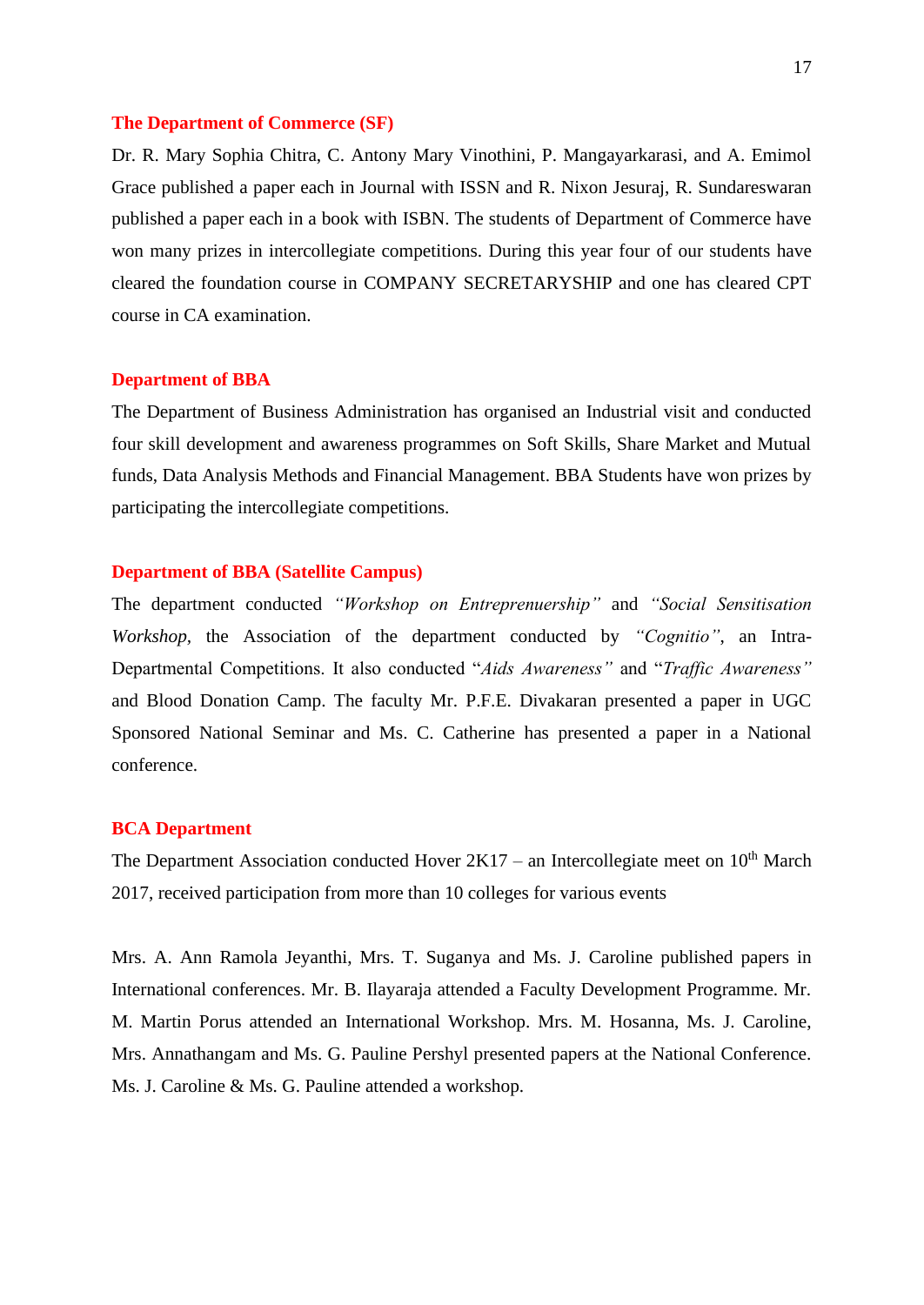#### **Department of Biochemistry**

Mr. C. Caleb Johnson, and Mrs. J. Renuka, Mr. R. Jeyapandi published research papers in International Journals. Mrs. J. Renuka, participated and presented three papers in International Conferences, and received "Best Presentation Award" participated in an International Conference. Mr. C. Caleb Johnson, Mrs. Renuka & Mr. Jeyapandi participated in the Science Academies Lecture workshop. Mr. Sama attended International Seminar. The students attended several Inter-collegiate competitions and have won several prizes.

## **Department of Commerce, Satellite Campus**

An Industrial visit had been organized to National Sugar Mills Ltd., Alanganallur, Madurai. Mr. A. Hilary Joseph presented two papers in the International seminars and published two articles in journals with ISSN number.

### **Department of Mathematics (S.F)**

Mr. J. Loyola Foresith Spencer attended the training on "Mental Health First Aid". The students have participated in several competitions and won prizes.

# **AMERICAN SCHOOL OF BUSINESS ADMINISTRATION (MBA)**

The department conducted a 4-day Pre-placement Training for II MBA and a Guest lecture on Career Guidance. It also conducted a on-Campus drive by **Bharti Airtel**, **IDBI Federal Life Insurance**. Students also attended off-campus drive by **Federal Bank**. Several students were placed in the on-campus drive by these companies. Workshops on "**SEBI Investor Awareness Programme**" and **"Advanced Business Research.**" Conducted Guest lectures on Mutual Funds, General Insurance, Financial Institutions, Business Plan and Entrepreneurship by resources persons from those fields. Field Visits and Industrial Visits were organised for the students.

Dr. Raju attended 3 International conferences, published 8 papers in proceeding and Journals. Mr. M. Vignesh attended one International conference and published 8 papers in proceeding and Journals. Mr. Kannan attended one national conference, published 1 papers in proceeding. Mr. Arul Jeevaraj attended 4 International and 1 national conference, published 11 papers in proceeding and Journals. Dr. Leena Jenefa attended 5 International conferences, published 8 papers in proceeding and Journals. Mr. Jackson Gunaraj attended 1 International conference, and published 2 papers in proceeding and Journals.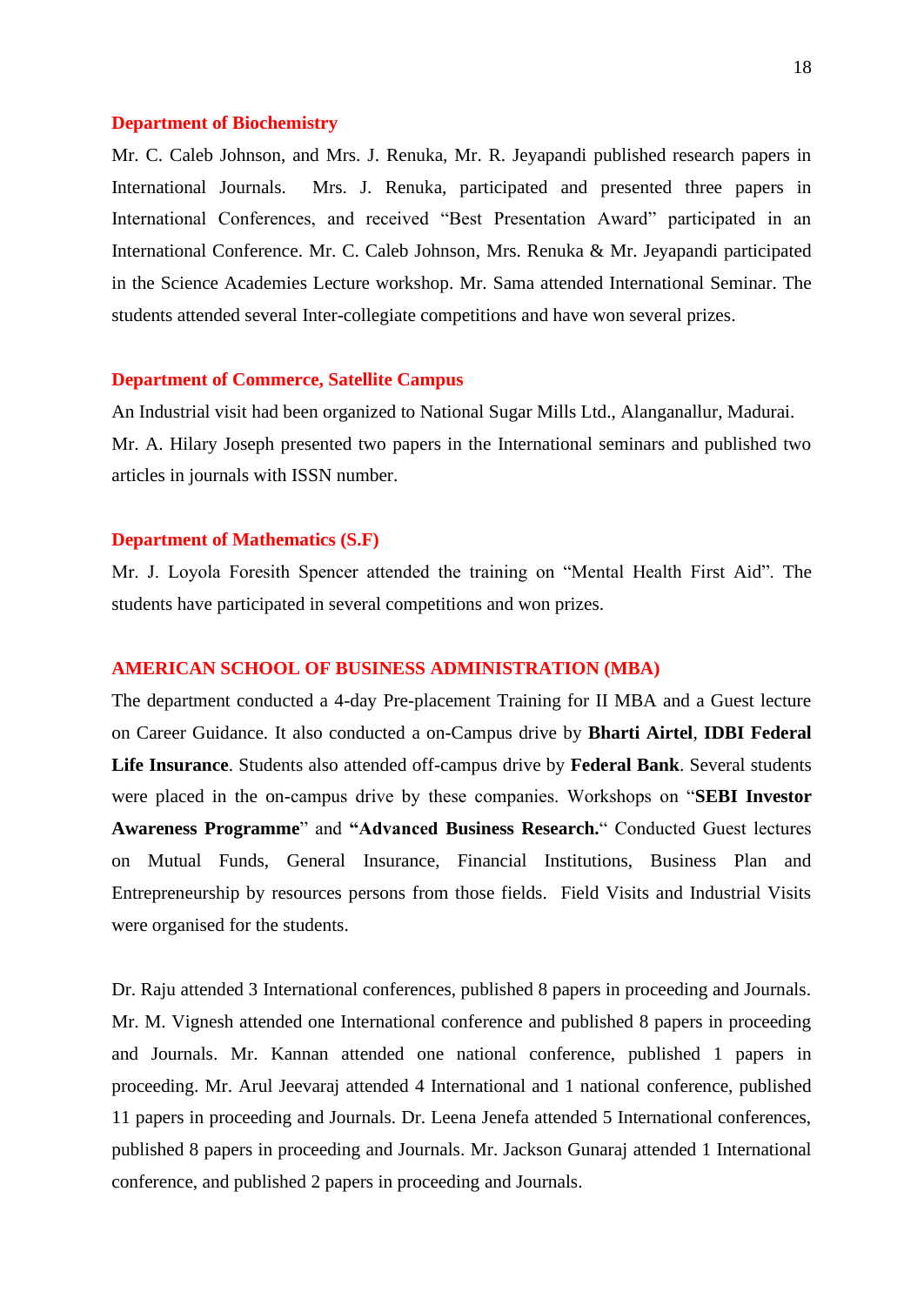## **Department of Physics (SF)**

One day Workshop on "Astronomy and Astrophysics" was jointly organised by Department of Physics (SF) and Department of Applied Science involving 9 colleges and 197 participants. Department of Physics (SF) organised the State Level Inter collegiate Quiz Competition – 2017, Zone – 6 Sponsored by IGCAR, INS and IARP, Kalpakkam. 35 colleges with 54 teams participated in the event. Students and Staff visited CSIR- Central Electrochemical Research Institute, Karaikudi and ISRO – Sriharikotta.

## **Department of Immunology and Microbiology**

Department has Organized DBT and ICMR sponsored International Conference on "New horizons, Emerging Challenges and Recent Paradigms in Food mediated Immunity and their Role in Human Health and Longevity". It also organised Intercollegiate event by Department association "MICROFIESTA '17" on 07 March 2017. Mrs. J. Stella Mary and Ms. N. Jennifer Michellin Kiruba Qualified in the Tamil Nadu State Test (SET-2016) Mrs. J. Stella Mary, Ms. N. Jennifer Michellin Kiruba, Ms. V. Nalini , Ms. R.Padma Priya, Mr. J. Immanuel Suresh, Ms. Jenita Sathiya Priya have presented papers in International and national conferences.

#### **M.A. Social Work Department 2016-17**

The World First Aid programme was observed on 16<sup>th</sup> September 2016. Awareness of First Aid in different situations like Burns, Nose Bleedings, Fractures, Poisoning, Snake bites, Dog Bites, Cardiopulmonary Resuscitation (CPR etc.) were explained. An Awareness Session on Sexuality and Reproductive Health was organized on 16<sup>th</sup> December 2016.

## **PG Department of Food Science**

Student and Staff members have visited to Indian Institute of crop processing technology (IICPT). Students and staff members underwent a four days stall arrangement programme "Food Tech." and they visited IICPT, Tanjore and attended international conferences conducted at Home science, Tamilnadu Agricultural University, Karunya University, Coimbatore and Meenakshi College, Madurai. Sindhuja, Nivethini, Hema and Johny Beula and Malarkodi have published papers in the International conference conducted by the dept of Home Science, Tamil Nadu Agricultural University.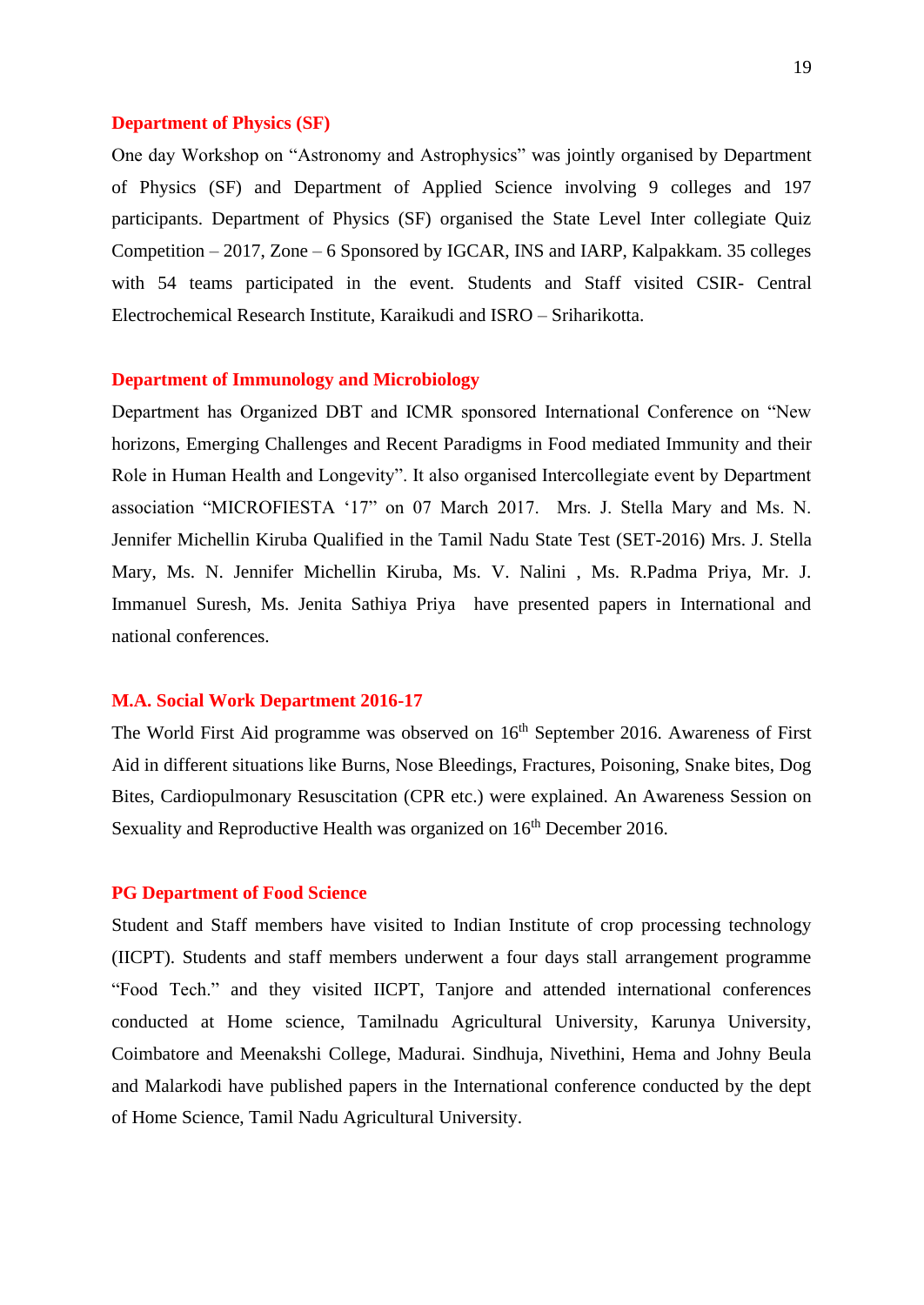# **COMMUNITY COLLEGE**

# **Aquaculture**

The faculty of aquaculture visited Regional Centre of Tamil Nadu Fisheries University, in Kanyakumari district. The students were successful in breeding ornamental fish. Dr. A. P. Lipton, an eminent scientist and Emeritus Professor, Centre for Marine Science Technology, M. S. University, Rajakkamangalam, delivered a special lecture on "Microbial Techniques in Aquaculture."

#### **Medical Laboratory Technology**

MLT Students carried out Body Mass Index and Blood Grouping Tests at O.C.P.M. Higher Secondary School, Madurai. In Collaboration with Apollo Speciality Hospitals, Madurai, Health check–up for faculty was organized. Dr. Rohini Sridhar, Chief Operations Officer of Apollo Speciality Hospital Madurai, delivered a talk on Chronic Myeloid Leukemia (CML). Dr. Puratchimani, Managing Director of Bose Clinical Lab. Madurai gave hands on training on Laboratory Practices and Reporting. Mr. Prabhu, staff of The American College, Madurai gave a lecture on Human heart diseases. Mr. Kannan, Marketing Executive from Abbott Laboratories gave awareness on Thyroid disorders.

# **Food Processing and Preservation**

Students and faculty visited IICPT "Open Day Programme" in Tanjore and "Food Tech" organized by Ministry of Food Processing Industries, at Tamukkam Hall. Faculty of food science Mrs. Ameena Beebi and C. Angelin Monica presented two papers in National Seminar. Mrs. Ameena Beebi also participated in the International Conference and made a poster presentation.

# **Academic achievements of NCC NAVY 2016-17**

The year 2016-17 has brought back our old glory in the achievements by our NCC NAVY cadets at the national level competition and camps.

Our cadet captain S. Devasenapathy (14 MAT 16) was selected for the Youth Exchange Programme and he sailed to neighbouring countries like Malaysia, Thailand, Vietnam, and Bangladesh along with Indian Navy with 12 other cadets selected from other parts of the country.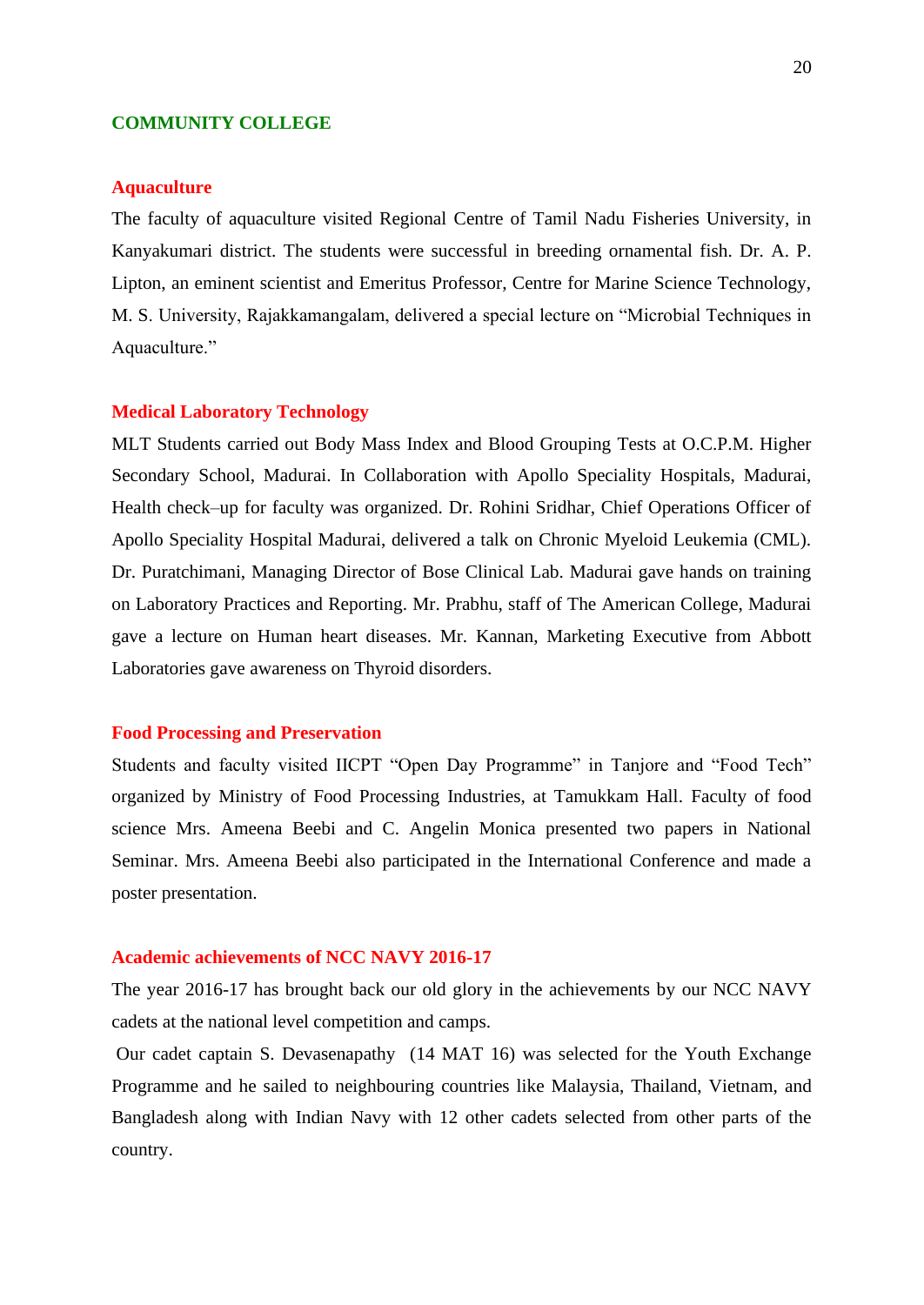Two of our cadets have participated in the Republic Day camp held at New Delhi representing Tamil Nadu Directorate, out of which F. Maria Christopher (15 TAM 31) has won Gold medal in the ship model competition and A. C. P. Prashanth (15 BOT 29) has won a place in Republic Camp, for the Prime Minister Rally that gave, Guard of honour to our honourable Prime Minister, Narendra Modi at New Delhi.

Petty Officer Cadet K. Gowtham (14 CHE 25) was selected for the Officer Training Academy at Kamptee and he has undergone vigorous training to qualify for the selection of officers in Indian defense forces.

Three cadets have been selected and undergone Scuba training at Chennai.

Petty officer cadet B. Senthil Kumar (14 CHE 61) was selected for the National Integration camp held at Raipur in December, 2016

Two of our cadets (i) K. Gowtham (14 CHE 25) and (ii) P. Palpandi (14 BOT 30) have participated in the Annual Leadership Camp held at Coimbatore in November 2016.

# **NCC ARMY**

Senior Under Officer M.VIGNESH of III year B.Sc. Botany participated in The All India Special National Integration Camp 2017 held at Nagaland representing Tamil Nadu, Puducherry & Andaman Nicobar Directorate. He was the Directorate Senior Cadet. He also Lead the TN, P & AN Contingent. He Bagged a Silver Medal in the Cultural Competition. Cadet Under Officer B. DEEPAK of III Year B.A English also Participated in the All India Special National Integration Camp -2017 held at Nagaland representing Tamil Nadu, Puducherry & Andaman Nicobar Directorate. Cadet Under Officer B. Ragupathi of III year B.A Tamil attended All India Mountaineering Expedition held at New Delhi. He was accompanied by the Indian Army and scaled a height of 22000 ft at Mount. Bhagirathi at Uttarkhand.

Cadet T. DHARMA of II year B.A. Tamil and Cadet P. MAYIL RAJ of II year B.A. Economics attended the Snow Skiing- 2017 held at Gulmarg (Jammu & Kashmir) from 13 to 31 March 2017 representing Tamil Nadu, Puducherry & Andaman Nicobar Directorate.

# **NSS**

NSS unit of the American College has organised 4 blood donation camps which includes 1104 units o floods. 4 of our NSS volunteers attended Tamilnadu state republic day parade camp 2017 held at Chennai. Dr. Samuel Anbuselvan was appointed as state camp coordinator for Tamilnadu state republic da parade camp 2017 held at Chennai. NSS of our college has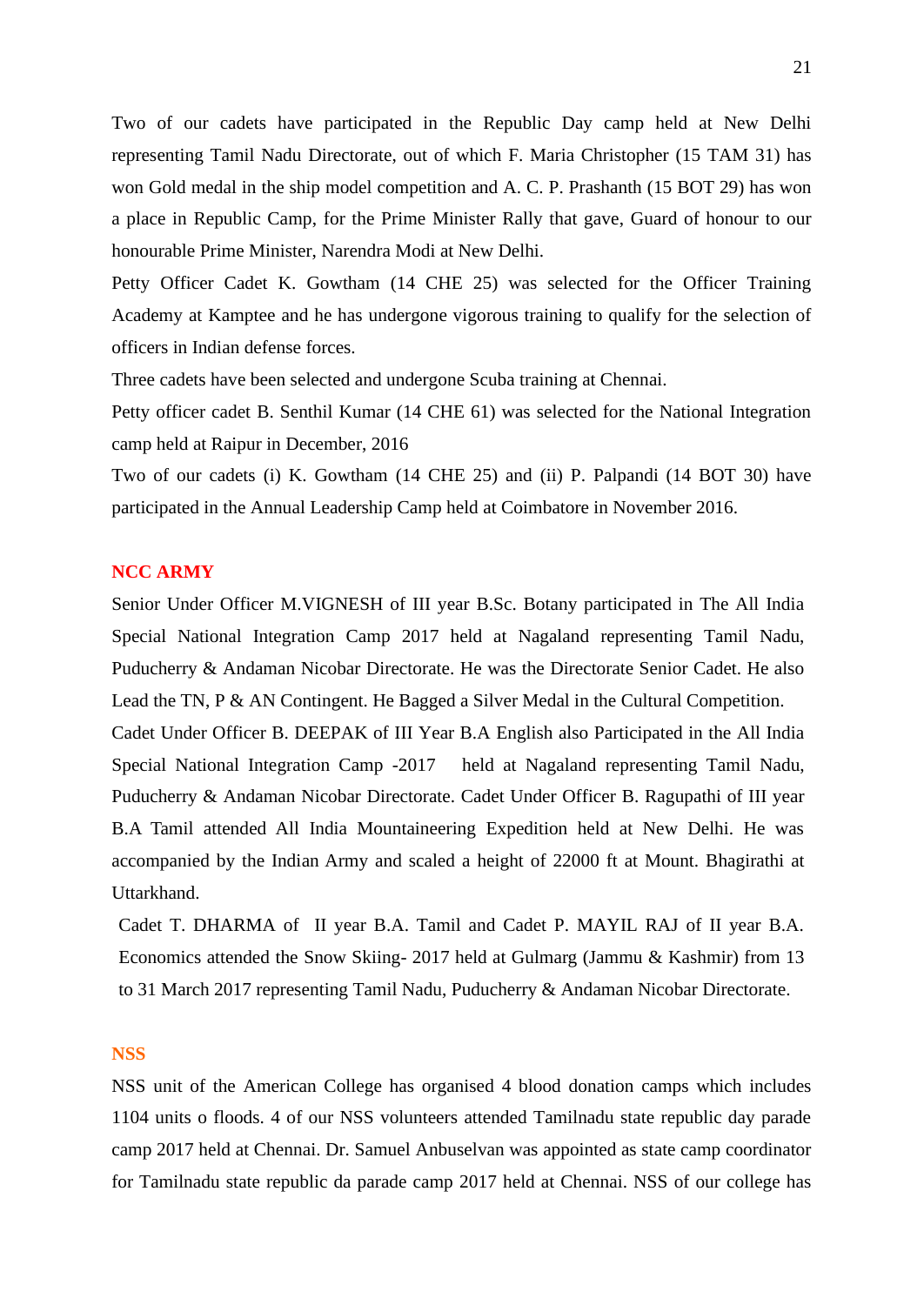received a rollin g trophy from the Govt Rajaji hospital and Madurai Medical College. Also we received 3 more awards for highest blood donation in Madurai district.

# **Students Service Committee (SSC)**

The Cultural team under SSC has won 6 overall championships, 5 Runners up trophies and several individual prizes in Inter-collegiate competitions held at various parts of the country.

# **Death**

I am sad to share with you the untimely death of three of our students who lost their lives in three different accidents during the academic year 2016-17. They are S.Bala Murugan of II BCA, J Vasanth, III BCA and S. Thirumala Vignesh Raja of II BCA. Mr. K.S.Rajkumar, former technical staff, department of applied Sciences, Mr. M. Veluchamy, former office assistant, Mr. Devarajan, former cook, Dudley Hall and T.Kulanthaisamy former cook, Zumbro Hall passed away during 2016-17.

# **Conclusion**

Catering to the needs of the disadvantaged students, without compromising on the intellectual pursuits, has impressed the UGC-appointed Autonomy Review Committee and the National Accreditation Team. After scrutinizing all the office records, publications, department and field visits, interactions with all the stakeholders, the Autonomy Review Committee recommended with appreciation the continuation of autonomy for the college.

The detailed assessment of all the projects and activities of the college has taken the college, to an enviable ranking position in the state. The college has also joined the elite top ten colleges in the country. This is indeed, a remarkable achievement.

The college received yet another recognition in the form of **Educational Excellence Award** from the **PEARL** Foundation as the Best NAAC Accredited A Grade College in India for 2016. Dr. M. Davamani Christober received the **Best Principal Award** for his outstanding contribution to the cause of education. I deem it as an award bestowed on every member of the American College family. This recognition further spurs us on to take up more challenges to renew our commitment to our students and make education more meaningful for every student.